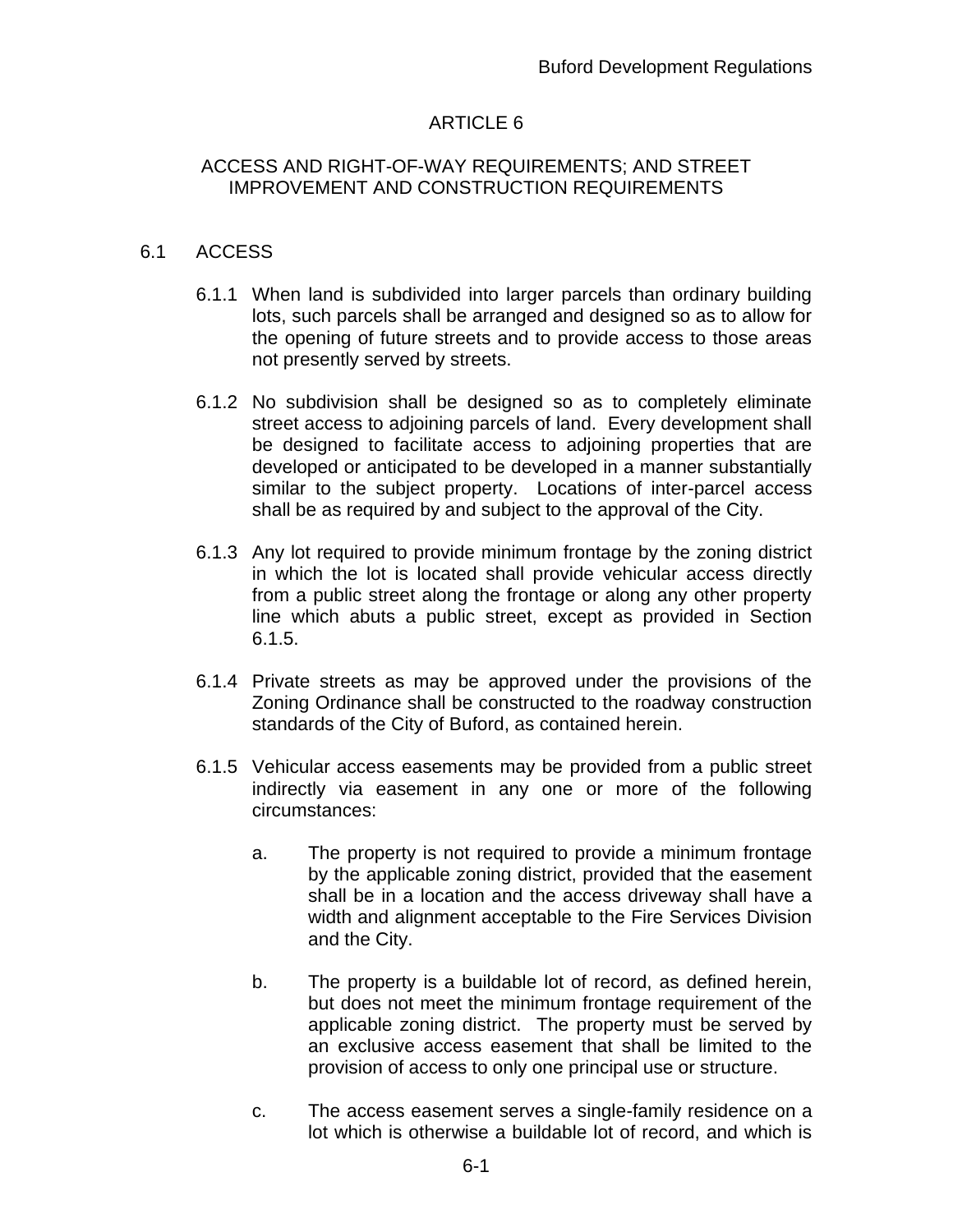sharing a common driveway with no more than one other single-family residence.

- d. The access easement was lawfully established as such under the code, ordinances, or regulations of the City of Buford prior to the adoption of these Development Regulations.
- e. The access easement coincides with a private roadway approved under the code, ordinances, or regulations of the City of Buford. All new private roadways must be constructed to the roadway standards of these Development Regulations, and their ownership and maintenance responsibility by private party/parties must be clearly established on the final plat of the development.
- f. The access easement serves a buildable lot or record that meets the minimum frontage requirements of the Zoning Ordinance, but at which point the access is not achieved.

### 6.2 STREETS

6.2.1 Dedication of Street Right-of-Way:

Right-of-way for all public streets, existing and proposed, shall be dedicated in accordance with the street classifications as indicated herein or as otherwise required by the City Commission.

6.2.2 Street Improvements:

Streets, whether abutting or internal, existing or new, shall be constructed or improved under those circumstances and to standards as established in these Regulations. Roadway improvements shall be in accordance with the street classifications as indicated herein, or the Zoning Ordinance, as applicable, or as otherwise required by the City Commission.

### 6.3 MINIMUM RIGHT-OF-WAY AND STREET IMPROVEMENTS

### 6.3.1 Right-of-Way and Pavement Widths:

Minimum widths for new construction (new streets or widening sections) shall be as shown on the following tables. Table 6A and Table 6B (roadway width dimensions) are back-of-curb to back-ofcurb.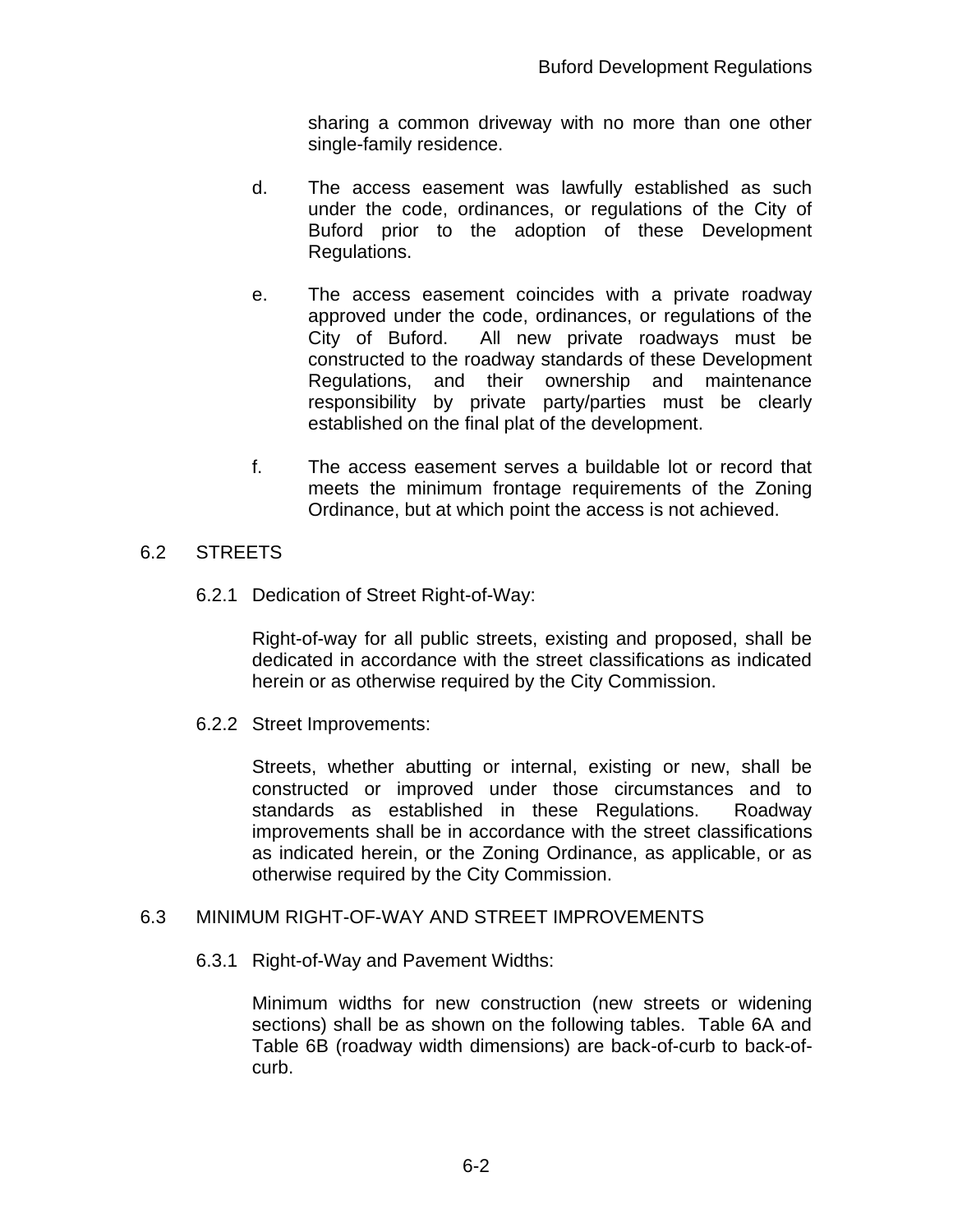- 6.3.2 Street Rights-of-Way:
	- a. The minimum width of right-of-way shall be dedicated based upon the street categories as indicated in Table 6B and as contained in these Regulations.
	- b. On any existing street that abuts a property, one-half  $(\frac{1}{2})$  of the required width of right-of-way shall be dedicated at no cost to the City of Buford as measured from the centerline of the roadway, along the entire property frontage.
	- c. Additional street right-of-way width may be required to be dedicated at intersections or other locations fronting the property where deceleration lanes, acceleration lanes, turning lanes, storage lanes, medians, or realignments are required for traffic safety and minimum right-of-way standards would be inadequate to accommodate the improvements.
	- d. Where streets other than local streets are defined in the Comprehensive Plan are located, in whole or in part, in a proposed development, or when these features have not been anticipated by the Comprehensive Plan and Planning Policy, but are considered essential by the City Commission, land for such features shall be dedicated. The developer may request the City Commission to approve a reservation instead of dedication. In such cases, the City Commission shall consider the request in its normal course of business and shall approve or deny the request within ninety (90) consecutive calendar days. (See Article 13.)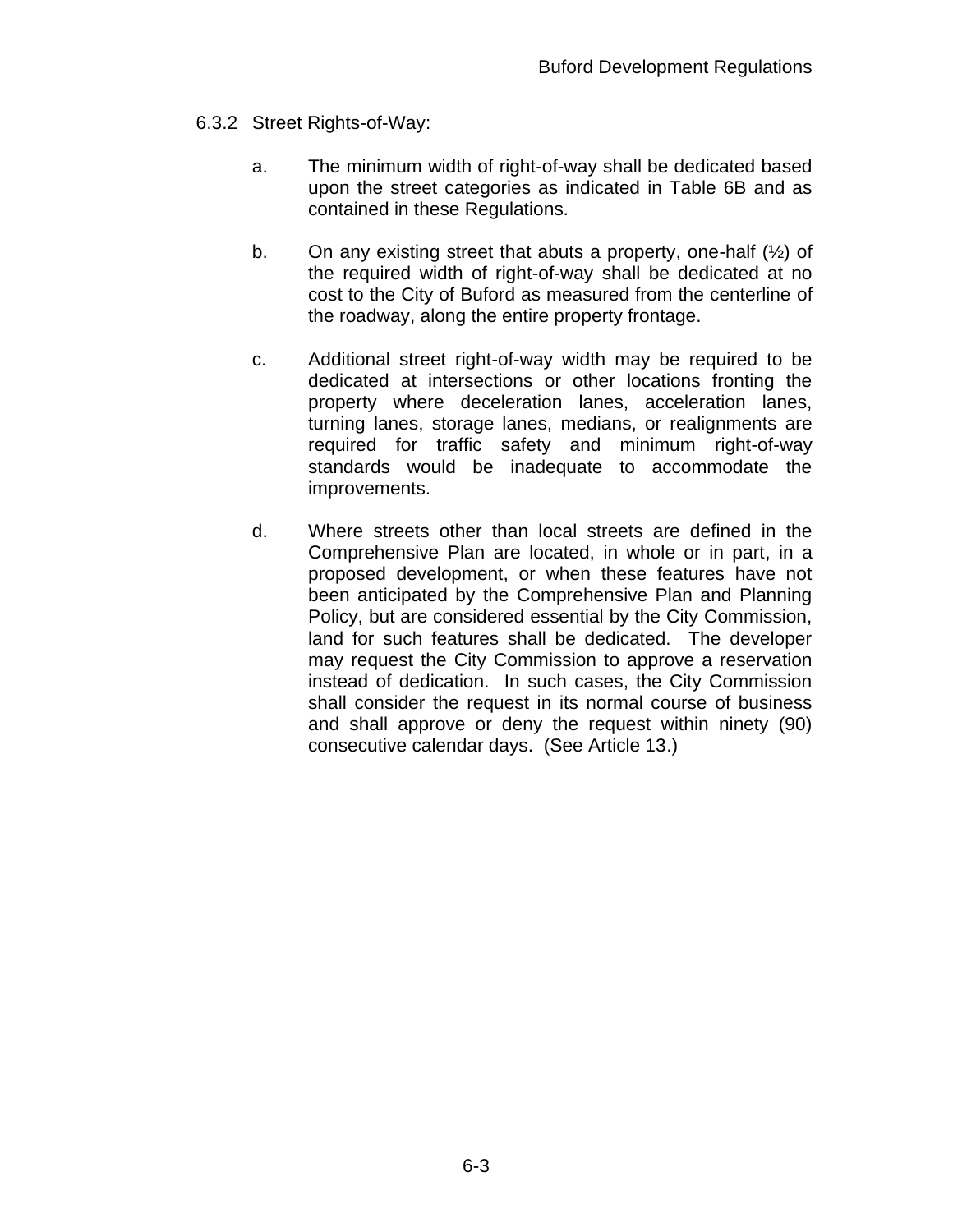## TABLE 6A

## MINIMUM RIGHT-OF-WAY AND ROADWAY WIDTHS

### FOR NEW STREETS AND WIDENINGS

| <b>STREET CATEGORY</b>        | <b>MINIMUM</b><br>RIGHT-OF-WAY(1) | <b>MINIMUM</b><br>ROADWAY <sup>(2)</sup> |
|-------------------------------|-----------------------------------|------------------------------------------|
| Arterial                      |                                   |                                          |
| Principal                     | 120 ft (to 150 ft)                | 96 ft with median                        |
| Major                         | 100 ft (to 120 ft)                | 72 ft with median                        |
| Minor                         | $100$ ft                          | 72 ft no median                          |
| Collector                     |                                   |                                          |
| Major                         | 70 ft (to 80 ft)                  | 53 <sub>ft</sub>                         |
| Minor                         | 60 ft (to 80 ft)                  | 29 ft                                    |
| Local                         |                                   |                                          |
| Non-Residential               | 60 ft (3)                         | 33 ft                                    |
| Non-Residential Cul-de-sac    | 60 ft Radius                      | 50 ft Radius                             |
| <b>Residential</b>            | 50 ft                             | 28 <sub>ft</sub>                         |
| <b>Residential Cul-de-sac</b> | 50 ft Radius                      | 40 ft Radius                             |
| Residential (R-140 or RA-200) | 60 ft (4)                         | 24 ft (5)                                |
| <b>Residential Cul-de-sac</b> | 60 ft Radius                      | 40 ft Radius                             |
|                               |                                   |                                          |

- (1) Greater right-of-way width shall apply under circumstances described in Section 6.3.2.c.
- (2) At intersections, greater pavement width as required for the provision of turn or other auxiliary lanes shall be added.
- (3) Utility easements shall be provided in a location and size as required by the County or City Public Utilities.
- (4) May be reduced to 50 feet if curb, gutter and piped drainage system is provided.
- (5) Measured edge to edge of pavement. Curb and gutter is not required in subdivisions zoned R-140 or RA-200.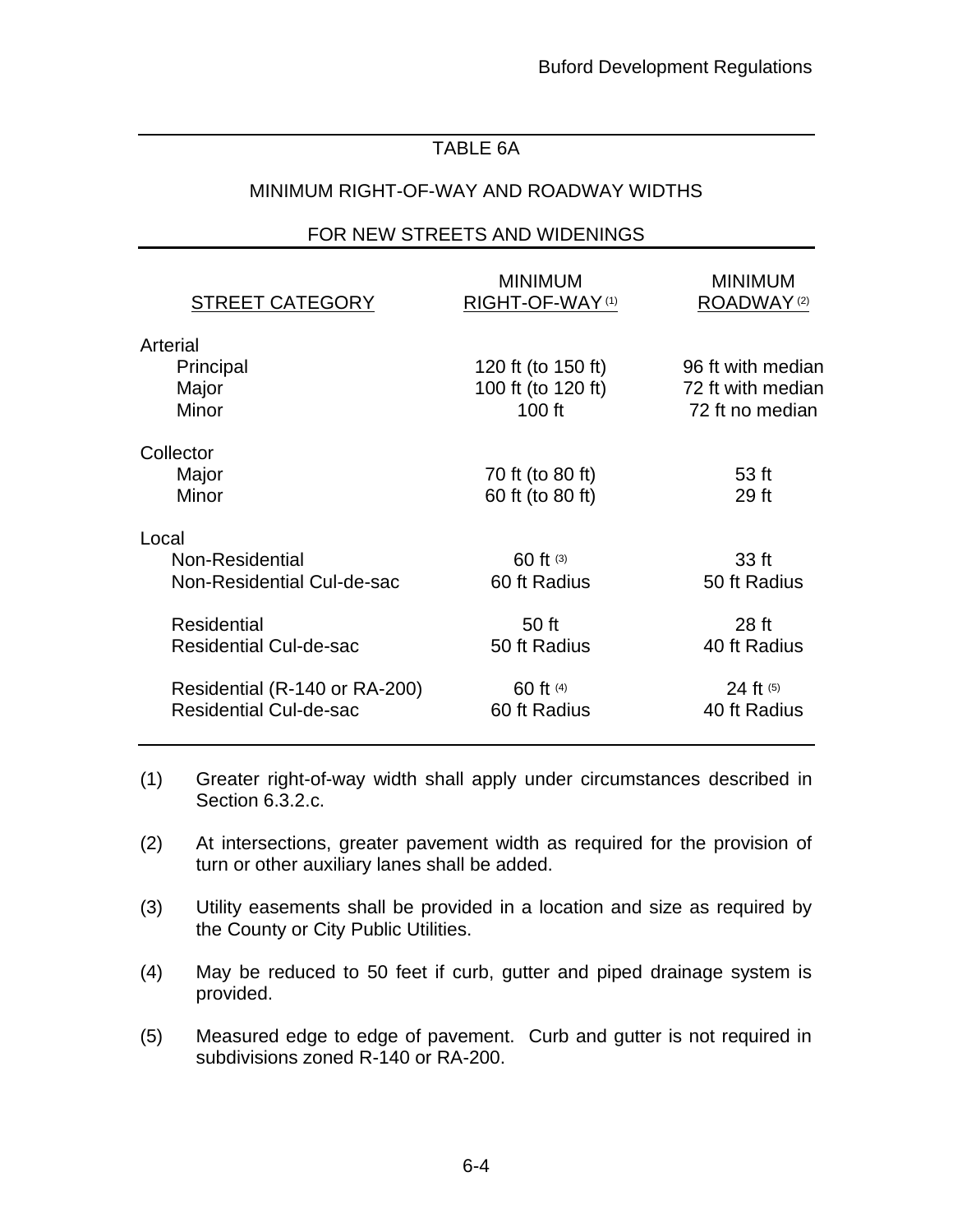# TABLE 6B STREET CLASSIFICATIONS

| <b>ARTERIAL STREETS (1)</b> |    |                                                             |     |                                |  |  |  |  |  |
|-----------------------------|----|-------------------------------------------------------------|-----|--------------------------------|--|--|--|--|--|
|                             | a. | Georgia Highway 13                                          |     |                                |  |  |  |  |  |
|                             |    | (AKA Atlanta Highway/Buford Highway/Gainesville Highway)    |     |                                |  |  |  |  |  |
|                             | b. | Georgia Highway 20                                          |     |                                |  |  |  |  |  |
|                             |    | (AKA Buford-Lawrenceville Highway/Cumming Hwy./Buford Drive |     |                                |  |  |  |  |  |
|                             | C. | Georgia Highway 324                                         |     |                                |  |  |  |  |  |
|                             |    | (AKA Gravel Spring Road)                                    |     |                                |  |  |  |  |  |
|                             | d. | McEver Road                                                 |     |                                |  |  |  |  |  |
|                             | e. | <b>Peachtree Industrial Boulevard</b>                       |     |                                |  |  |  |  |  |
|                             | f. | $I-985$                                                     |     |                                |  |  |  |  |  |
|                             | g. | Lanier Islands Parkway (AKA SR 347)                         |     |                                |  |  |  |  |  |
|                             |    | <b>COLLECTOR STREETS (1)</b>                                |     |                                |  |  |  |  |  |
|                             |    |                                                             | q.  | <b>Main Street</b>             |  |  |  |  |  |
|                             | a. | <b>Atwater Court</b>                                        | r.  | New Bethany Road               |  |  |  |  |  |
|                             | b. | <b>Broadmoor Boulevard</b>                                  | S.  | North Bogan Road               |  |  |  |  |  |
|                             | C. | B. U. Bowman Drive                                          | t.  | Old Gainesville Highway        |  |  |  |  |  |
|                             | d. | <b>Buford Dam Road</b>                                      | u.  | <b>Robert Bell Parkway</b>     |  |  |  |  |  |
|                             | е. | <b>Buford Mill Drive</b>                                    | V.  | <b>Satellite Boulevard</b>     |  |  |  |  |  |
|                             | f. | <b>Commerce Drive</b>                                       | W.  | Sawnee Avenue                  |  |  |  |  |  |
|                             | g. | <b>Enterprise Drive</b>                                     | X.  | <b>Shadburn Ferry Road</b>     |  |  |  |  |  |
|                             | h. | <b>Faith Industrial Drive</b>                               | у.  | South Bogan Road               |  |  |  |  |  |
|                             | i. | Golden Parkway                                              | Z.  | <b>South Church Street</b>     |  |  |  |  |  |
|                             | j. | <b>Hamilton Mill Road</b>                                   | aa. | South Hill Street              |  |  |  |  |  |
|                             | k. | <b>Heraeus Boulevard</b>                                    | bb. | <b>South Lee Street</b>        |  |  |  |  |  |
|                             | I. | <b>Hilltop Drive</b>                                        | CC. | <b>Southwest Church Street</b> |  |  |  |  |  |
|                             | m. | Holiday Road<br>(from                                       | dd. | <b>Sudderth Road</b>           |  |  |  |  |  |
|                             |    | <b>Bethlehem</b><br>Road<br>to                              | ee. | Suwanee Dam Road               |  |  |  |  |  |
|                             |    | <b>Buford Highway)</b>                                      | ff. | Thompson Mill road             |  |  |  |  |  |
|                             | n. | Horizon Parkway                                             | gg. | <b>Tuggle Greer Road</b>       |  |  |  |  |  |
|                             | ο. | Lee Street                                                  | hh. | <b>Waterworks Road</b>         |  |  |  |  |  |

### LOCAL STREETS

p. Luke King Parkway

a. All other streets not listed as an arterial or collector street, above.

ii. West Main Street

(1) All buildings on these streets have to be of brick, stucco, rock or cultured stone with an architectural review and approval of building and site plans, signage, landscaping and elevations as provided by the 2000 Zoning Ordinance. Exterior paint colors shall be subject to review and approval as provided by Section 1316 of the 2000 Zoning Ordinance. In addition, architectural provisions shall be made to minimize visual exposure of the roof and roof appurtenances from public view. All brick and rock affixed to the exterior of the building shall remain in its natural color and the painting of such material is prohibited,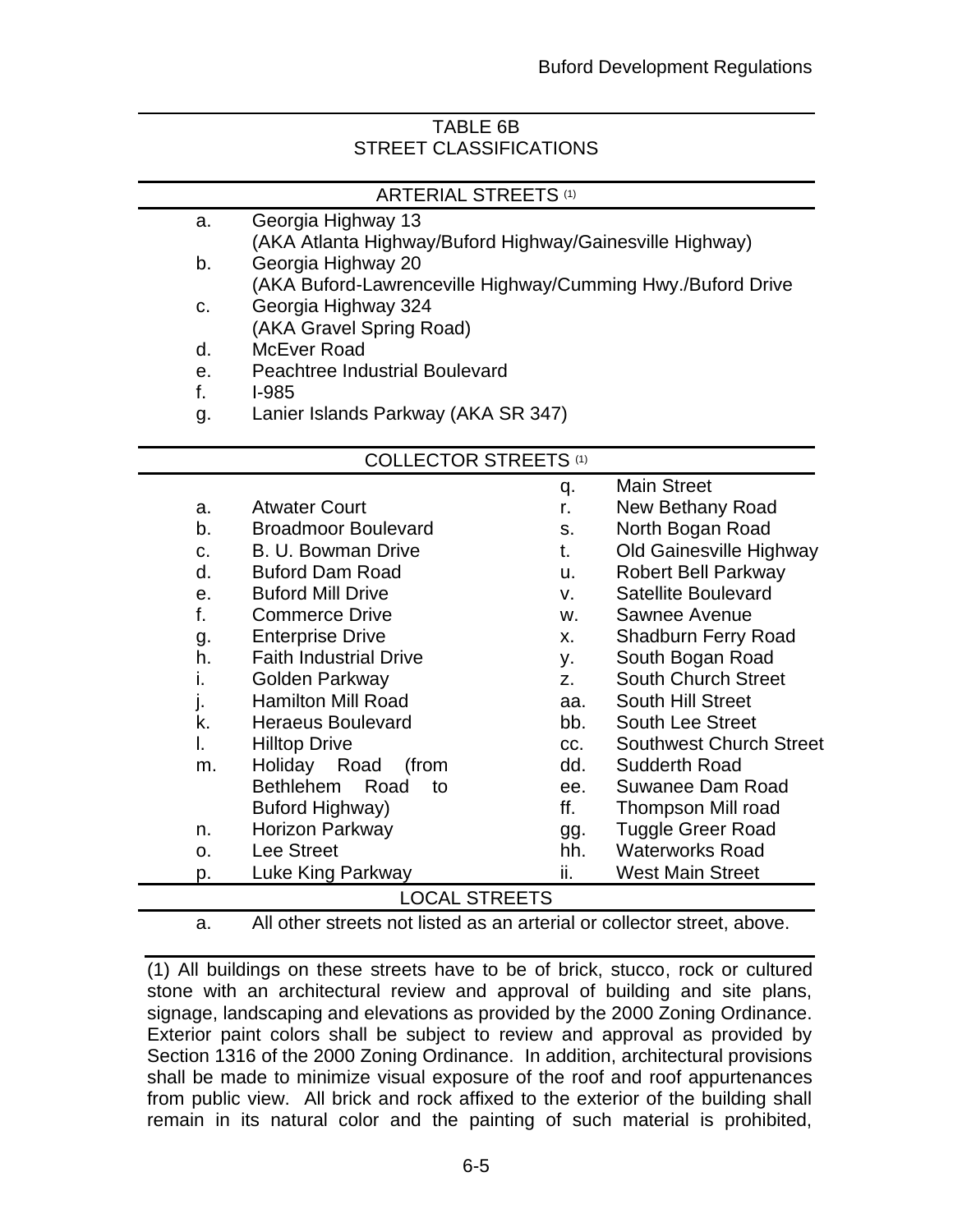provided however, nothing herein shall prevent the landowner from seeking a variance pursuant to the provisions of Section 1600 of the 2000 City of Buford Zoning Ordinance. New streets originating from these streets must meet the same requirements.

- e. If a new street or thoroughfare is proposed by the Comprehensive Plan or the State of Georgia to adjoin or traverse the property, the proposed road shall be accommodated in to the development plans of the property in accordance with Article 5 of these Regulations. These right-of-way requirements shall govern except where there exists clearly defined plans of the Georgia Department of Transportation or the City of Buford which require additional rights-of-way. In that case, the greater right-of-way requirements shall govern.
- 6.3.3 Street Widenings Single-Family Detached Residential Subdivisions:
	- a. When property that abuts upon an existing or proposed county or City road is to be developed or redeveloped as a single-family subdivision and the property provides access to the county or City road, roadway improvements (pavement, curb and gutter) are required to bring the county or City road up to a typical standard section in accordance with the classification of the road and the standards of these Regulations. Associated drainage improvements and auxiliary lanes as deemed necessary by the City shall also be required.
	- b. Required widening and curb and gutter shall be provided from the centerline of the roadway along the side of the road upon which the property abuts, and along the entire property frontage.
	- c. A deceleration lane shall be required to be provided at each project driveway or subdivision street entrance, as applicable, that is provided street access to a county or City street. In the event a street has an existing or proposed median, and the developer desires to construct a median break to serve the project, a left turn lane leading to the median break shall be required to be provided by the developer and shall meet the standards contained in these Regulations.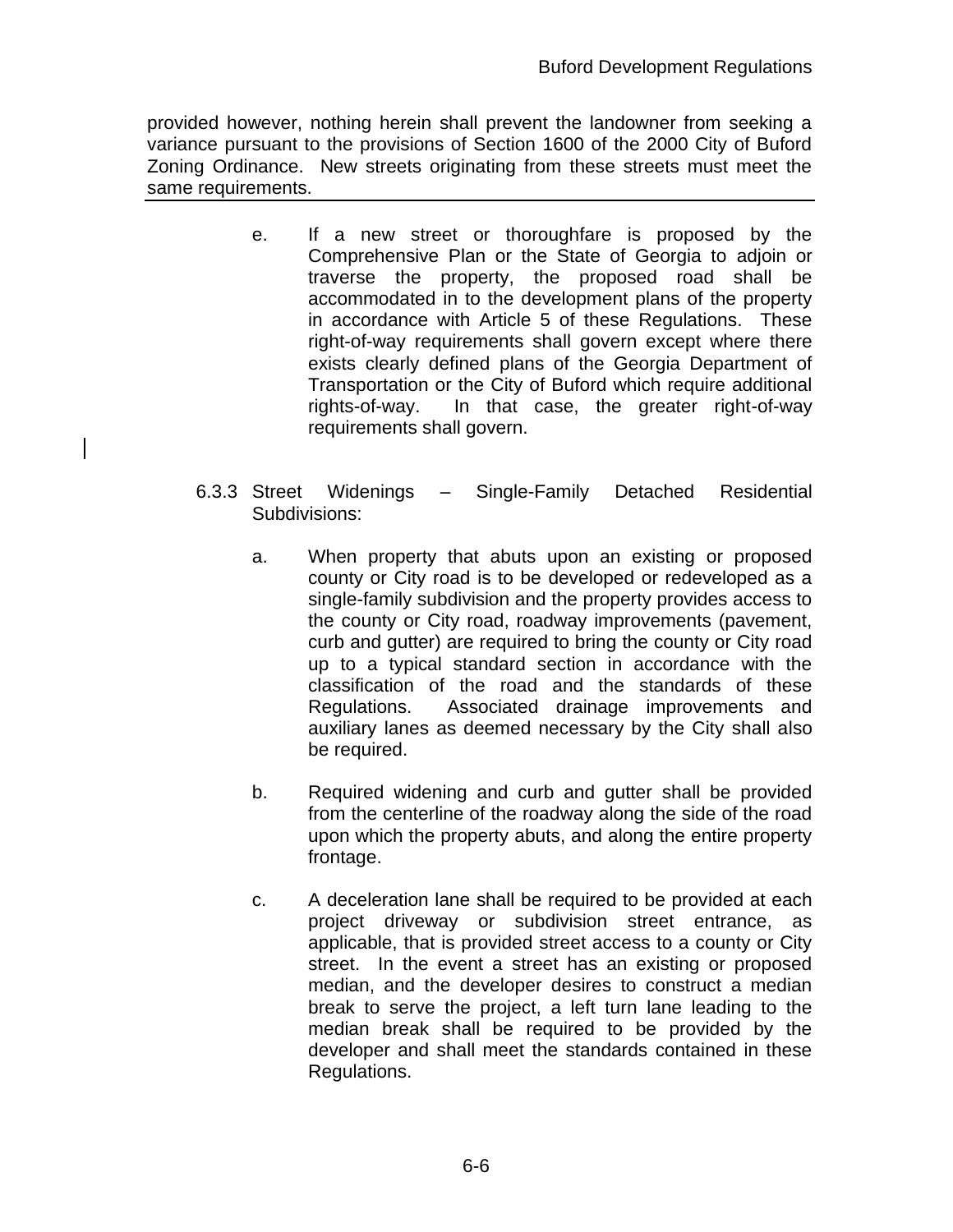- d. Deceleration lanes shall have a length of one hundred and fifty (150) feet, with an additional fifty (50) foot taper length, a pavement width of twelve (12) feet (exclusive of curb and gutter) and shall be provided with curb and gutter. Additional right-of-way to accommodate the deceleration lane and an eleven (11) foot shoulder shall be dedicated by the developer to City of Buford at no cost. Associated drainage improvements as deemed necessary by the construction of the deceleration lane shall also be required.
- e. Other project access improvements may be required by the City in order to ensure adequate site access, pedestrian access, convenience and safety to the motoring public.
- f. The developer shall be responsible for the relocation of public or private utilities and drainage structures as may be occasioned by the required roadway improvements.
- 6.3.4 Street Widenings Single-Family Attached, Multi-Family, and Non-Residential Developments:
	- a. When property that abuts upon an existing or proposed county or City road is to be developed or redeveloped for single family attached, multi-family or non-residential purposes, and the county or City street will provide access to the property, roadway improvements (pavement and curb and gutter) are required along the said road across the entire property frontage at least in accordance with the classification of the road and the standards of these Regulations. Associated drainage improvements and auxiliary lanes as deemed necessary by the City shall also be required.
	- b. Required widening and curb and gutter shall be provided from the centerline of the roadway along the side of the road upon which the property abuts. (NOTE: If the abutting street is substandard, a drainage swale ditch, shoulder, and adequate base shall be provided and the roadway paved on the opposite side of the road from the project, twelve (12) feet from centerline to edge of pavement. Please refer to Section 6.3.6, Substandard Streets, for additional information.)
	- c. A deceleration lane shall be required to be provided at each project driveway or subdivision street entrance, as applicable, that is provided street access to a county or City street. In the event a street has an existing or proposed median, and the developer desires to construct a median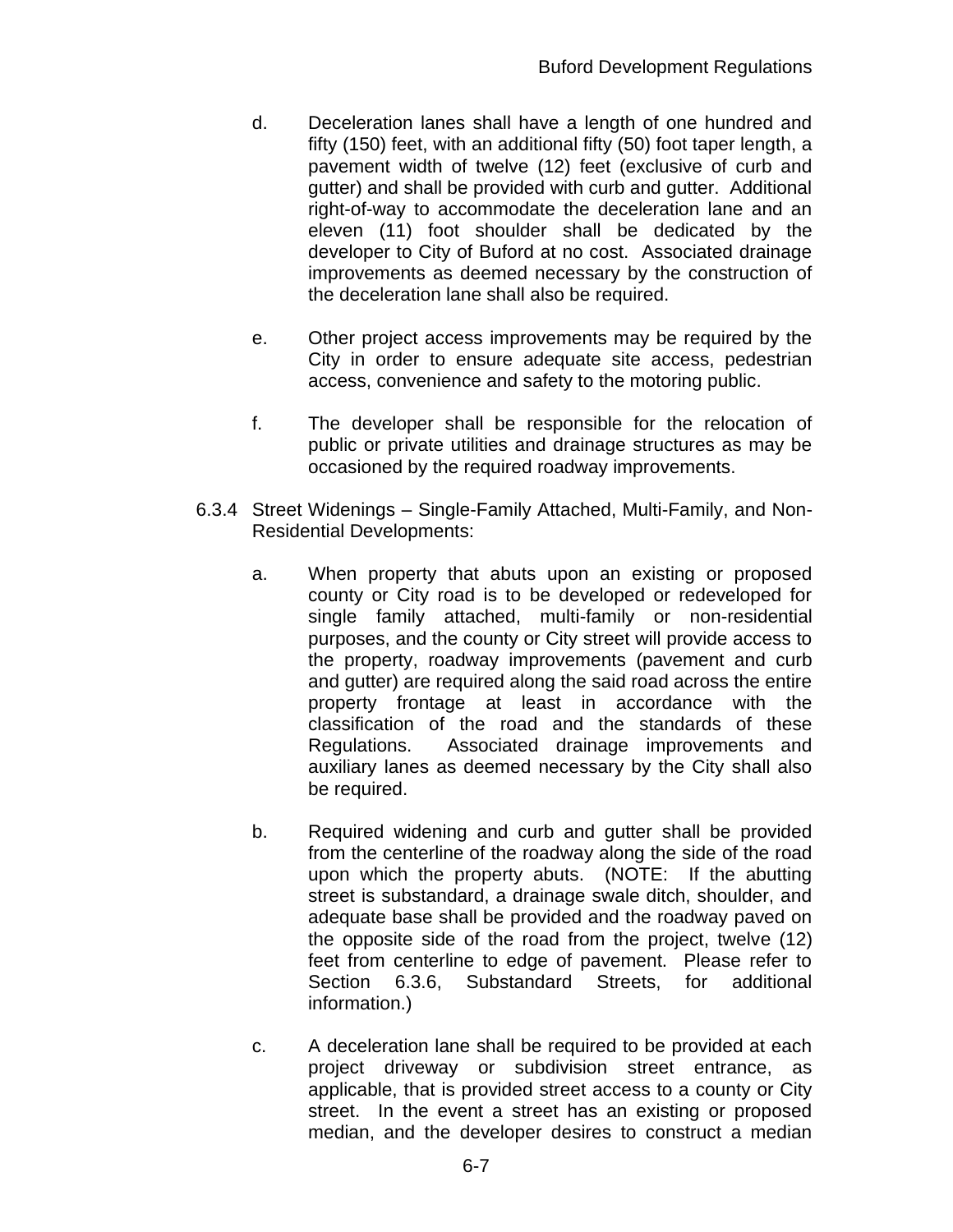break to serve the project, a left turn lane leading to the median break shall be required to be provided by the developer and shall meet the standards contained in these Regulations.

- d. Deceleration lanes shall have a length of one hundred and fifty (150) feet, with an additional fifty (50) foot taper length, a pavement width of twelve (12) feet (exclusive of curb and gutter) and shall be provided with curb and gutter. Additional right-of-way to accommodate the deceleration lane and an eleven (11) foot shoulder shall be dedicated by the developer to City of Buford at no cost. Associated drainage improvements as deemed necessary by the construction of the deceleration lane shall also be required.
- e. The developer shall be responsible for the relocation of public or private utilities and drainage structures as may be occasioned by the required roadway improvements.
- 6.3.5 New Streets:
	- a. All new streets proposed to be constructed in a subdivision or other development, whether to be public or private, shall be designed and constructed at least to the standards contained in these Regulations in accordance with the category of said streets.
	- b. If a new street or thoroughfare is proposed by the Comprehensive Plan or the State of Georgia to traverse the property, the proposed road shall be constructed in accordance with the street category as shown in the Comprehensive Plan and contained in these Regulations, or as shown on plans proposed by the City or State of Georgia.
	- c. If the facility is to be a limited or controlled-access road and access to the property from the street or thoroughfare will not be allowed by the State or the county or City, the improvements shall not be required. The specific vertical and horizontal alignment of the pro posed roadway shall be as established or approved by the City Engineer.
	- d. As provided in Article 13 of these Regulations, the developer may file a waiver application seeking relief from this Section or participation in the costs by the City.
	- e. In residential subdivisions, a dead-end ("stub") street required under Section 6.4.4 to provide access to an abutting property may be exempted from construction of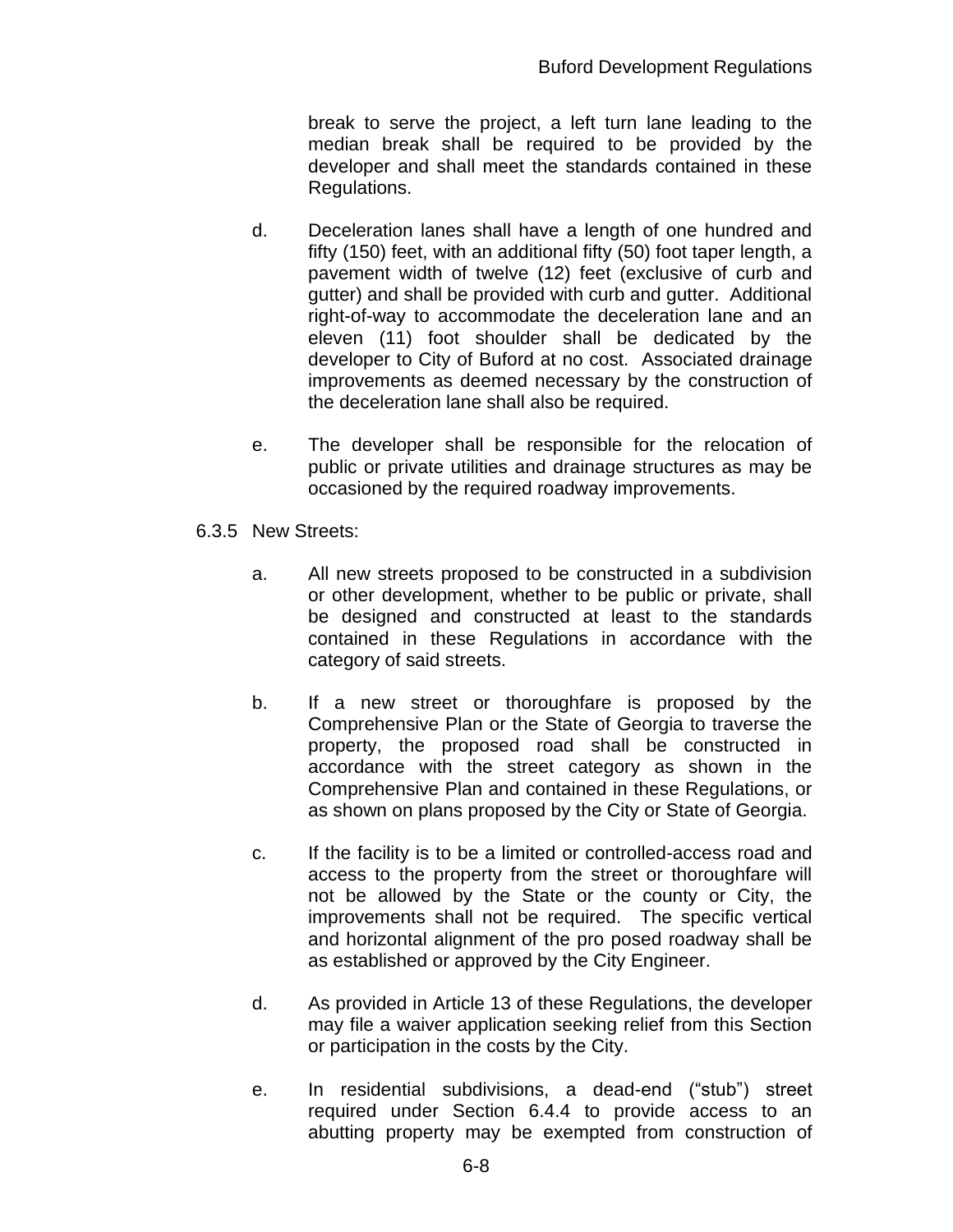roadway improvements and public utilities under the following circumstances:

- (1) No lot within the proposed subdivisions will gain access from the "stub" street.
- (2) A Concept Plan has not been submitted or approved on the neighboring tract.
- (3) The "stub" street shall be fully designed as part of the Development Plans. However, the right-of-way shall only be cleared and rough graded in accordance with the approved plans, and all disturbed areas grassed.
- (4) Connections for future extension of all public utilities shall be constructed as part of the subdivision. Curb returns shall be provided to the future "stub" street roadway location, and curb and gutter shall be installed across the roadway stub at the right-of-way line (extended).
- (5) The right-of-way for the "stub" street shall be dedicated as part of the final plat. Slope easements or construction easements, if required by the street design, shall be shown on the final plat.
- 6.3.6 Substandard Streets:
	- a. In the event that a development has access to a substandard street (i.e., is a dirt or gravel road), the following improvements shall be required:
		- (1) If the abutting substandard street provides the primary means of access to the development and is dirt or gravel, the street shall be upgraded to a standard paved roadway from the end of the improvements required under a (2), below, to the nearest standard paved road along the route of primary access.
		- (2) Along the entire length of the property frontage where the access is other than primary, in addition to the road widening requirements of Section 6.3.3 or 6.3.4, as applicable, along the entire property frontage, a drainage swale ditch, shoulder, and adequate base shall be provided and the roadway paved on the opposite side of the road from the project, twelve (12) feet from centerline to edge of pavement.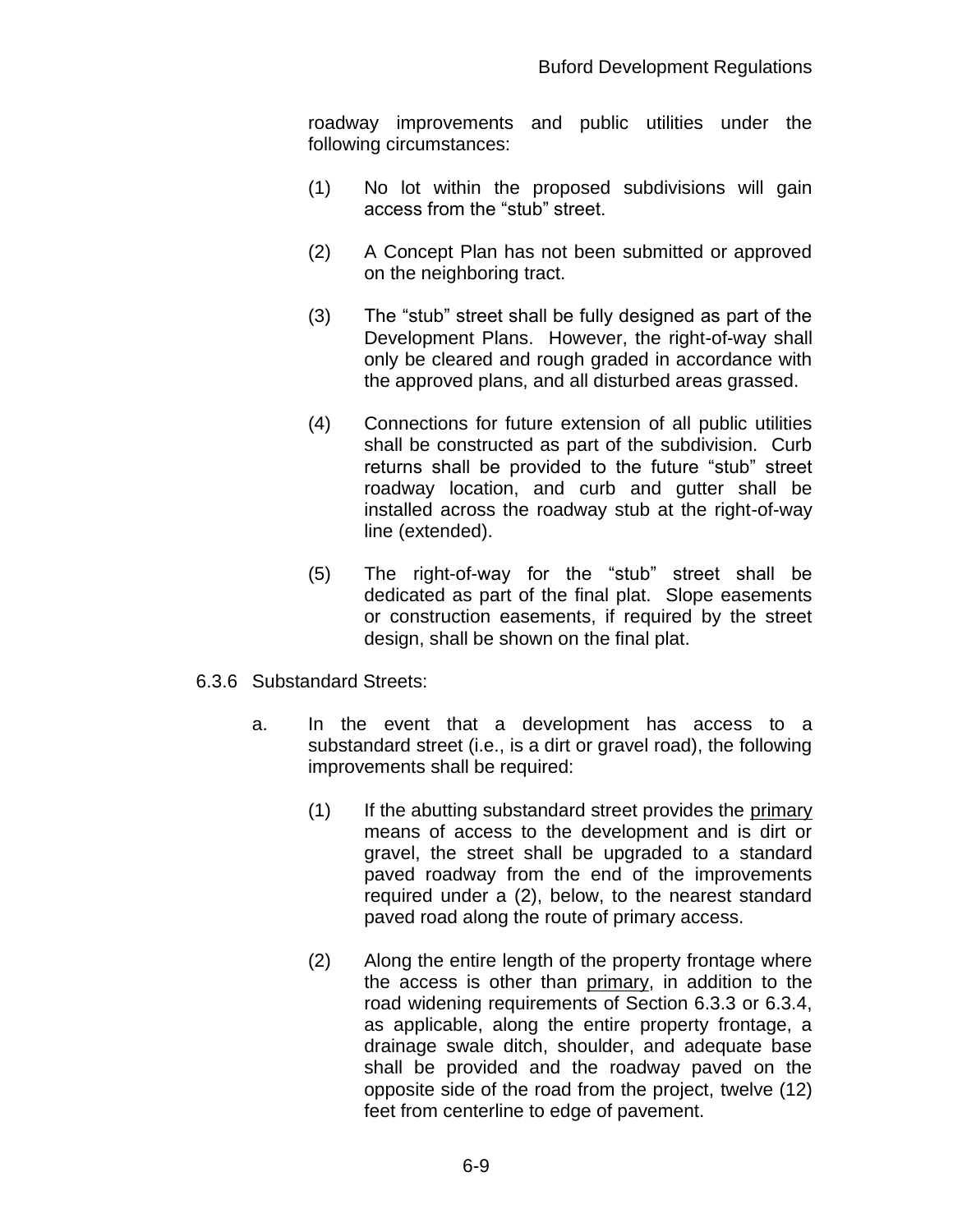- b. Off-site improvements required under a (2) above, shall, at a minimum, result in a full-section roadway meeting the requirements of a local residential rural roadway [twenty-four (24) feet edge to edge of pavement, with drainage swale ditches as needed]. Responsibilities shall be as follows:
	- (1) The developer shall design the road and provide the labor, equipment, and materials required for roadway improvements and necessary drainage improvements.
	- (2) If the county or City desires the roadway to be improved to a standard greater than that for a local residential-rural roadway, the City shall provide or pay the cost of the additional materials and labor.
	- (3) All right-of-way required for these off-site improvements shall be acquired by the developer at no expense to the City. If the developer is unable to acquire the right-of-way, the City shall initiate acquisition proceedings, at the expense of the developer, after authorization by the City Commission.
- 6.3.7 Improvements Along State Highways:

For any development which abuts a state highway or other right-ofway controlled by the State of Georgia, improvements to the roadway and the location and design of any street or driveway providing access from the state highway shall comply with the standards and requirements of the Georgia Department of Transportation only when more restrictive than the requirements of these Regulations. A permit for the proposed access or improvements shall be required to have been approved by the Georgia DOT and incorporated into the construction drawings for the project prior to issuance of a development permit by the City.

## 6.4 GENERAL LAYOUT REQUIREMENTS

## 6.4.1 Conformance:

The arrangement, character, extent, width, grade, and location of all streets shall conform at a minimum to the Comprehensive Plan and these Regulations.

6.4.2 Local Streets and Minor Collectors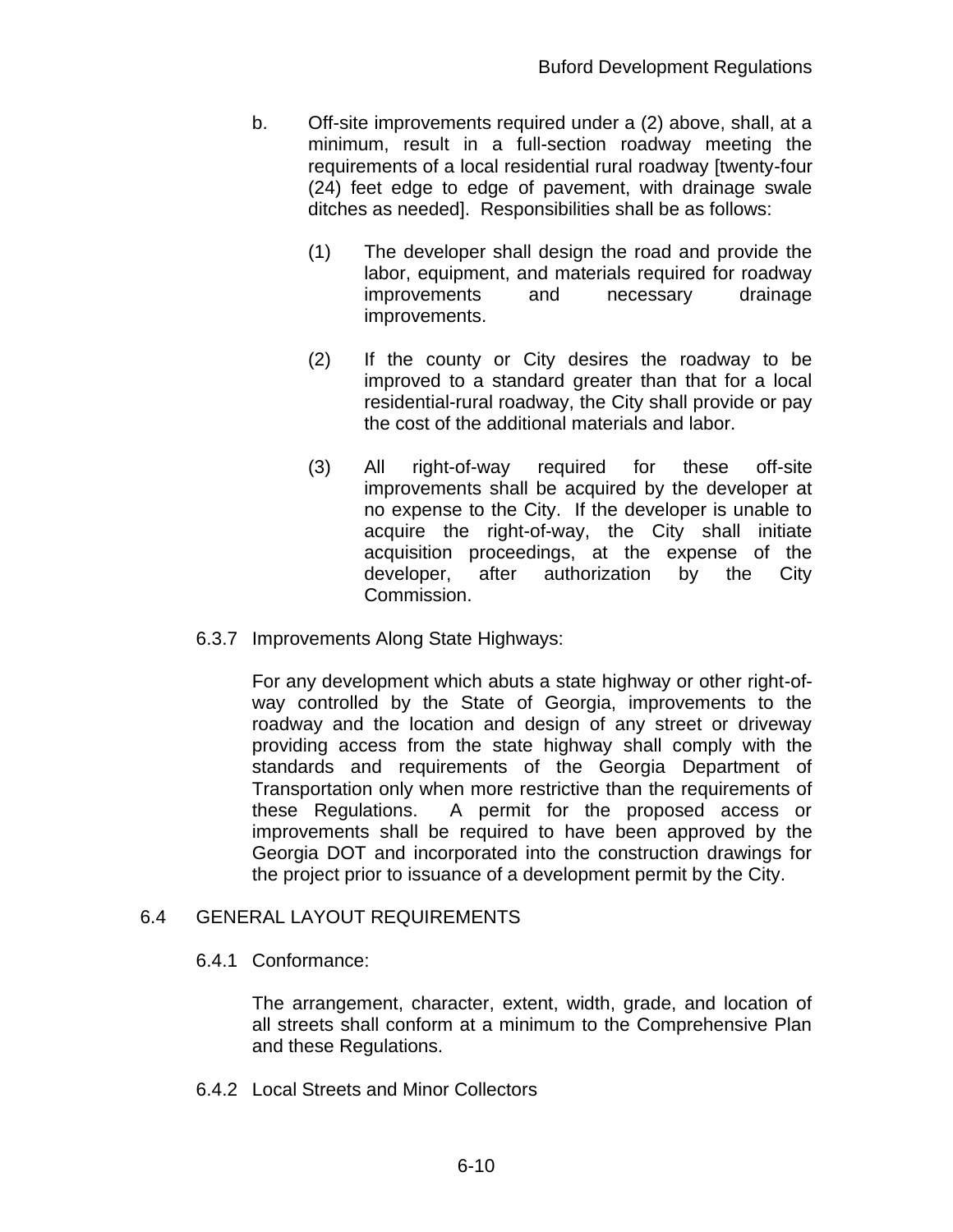Local streets shall be so laid out that their use by through traffic will be discouraged. Minor collectors shall be provided to channel through traffic movements with a development, where appropriate to the design and a major thoroughfare is not proposed by the Comprehensive Plan. Minor collectors also may be provided as central routes within large residential subdivisions, where appropriate to the design, based on projected traffic demands exceeding two thousand (2,000) trips per day (ADT).

- 6.4.3 Cul-de-sac Streets:
	- a. Dead-end streets designed to have one end permanently closed shall provide a cul-de-sac turnaround and may be no more than two thousand (2,000) feet in length. Additional length necessitated by topography or property configuration may be approved by the City.
	- b. The length of a cul-de-sac street shall be measured from the center of the cul-de-sac to the center of the intersection with another street, whether a through street or another cul-desac or dead-end street.
	- c. Eyebrow cul-de-sacs (half cul-de-sacs) will be allowed only at "right-angled" intersections having an interior angle between eighty (80) degrees and one hundred (100) degrees.
	- d. Cul-de-sacs shall conform to the layout and dimensional requirements as shown in the Standard Drawings.
- 6.4.4 Other Dead-End Streets:
	- a. A dead-end street shall be provided to the boundary of a subdivision where necessary to provide access to a landlocked abutting property, for planned continuity of future circulation, for improved access for public safety vehicles, or for the extension of public water or other utilities to neighboring lands. Such dead-end streets shall be designed so as to allow their reasonable extension, and shall be located so as to be reasonably incorporated into a street design for the neighboring property. The stub street requirement may be waived by the City, provided the City Commission concurs.
	- b. Dead-end streets on abutting property shall be extended into a proposed subdivision and incorporated into the street design of the development. This requirement may be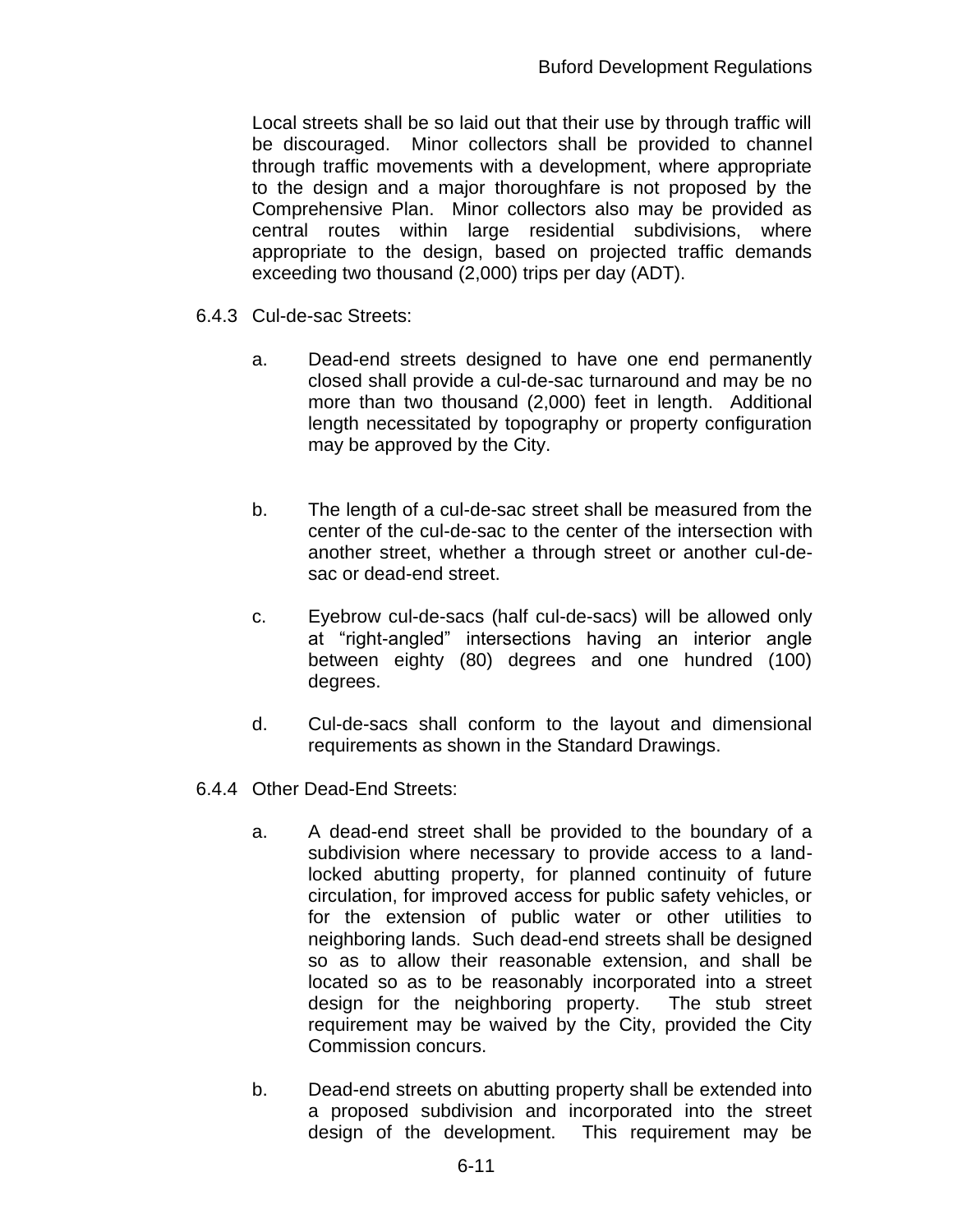modified by the City in cases of serious topographical hardship or dissimilar zoning which would create unacceptable land use conflicts between the two developments. This modification may be conditioned on the provision of easements necessary for the extension of public utilities, the provision of a cul-de-sac or other permanent turnaround on the dead-end street, or the removal of the dead-end street back to its nearest intersection.

- c. Where a dead-end street (other than a cul-de-sac) serves more than three lots, the developer shall be required to provide a temporary vehicular turnaround within the right-ofway. This requirement may be waived if extension of the dead-end street is approved and under construction prior to its inclusion in a final plat.
- d. Where a street dead-ends at the property boundary and the street exceeds one thousand (1,000) feet in length, a permanent cul-de-sac shall be required. In this situation, right-of-way to the property boundary shall be required, but the pavement shall not be extended to the property boundary beyond the edge of the paved cul-de-sac turnaround. In no case shall a dead-end street exceed two thousand (2,000) feet in length unless approved by the City due to unusual topographic conditions or property configuration.
- 6.4.5 Service Roads:

Where a development borders on or contains a railroad right-ofway, or limited access highway right-of-way or major thoroughfare, a public street may be required to be constructed and dedicated within the development approximately parallel to and on each side of such right-of-way.

6.4.6 Half-Streets:

Half-streets (new boundary streets having one-half of the minimum required right-of-way or pavement width) shall not be allowed nor access to same be permitted should it exist.

6.4.7 Reserve Strips:

Land in private ownership adjacent to public rights-of-way which could control or are intended to control access to streets, alleys, or public lands shall not be permitted unless their control is given to the City under ownership, dedication, or easement conditions approved by the City Attorney or acceptable to the City. No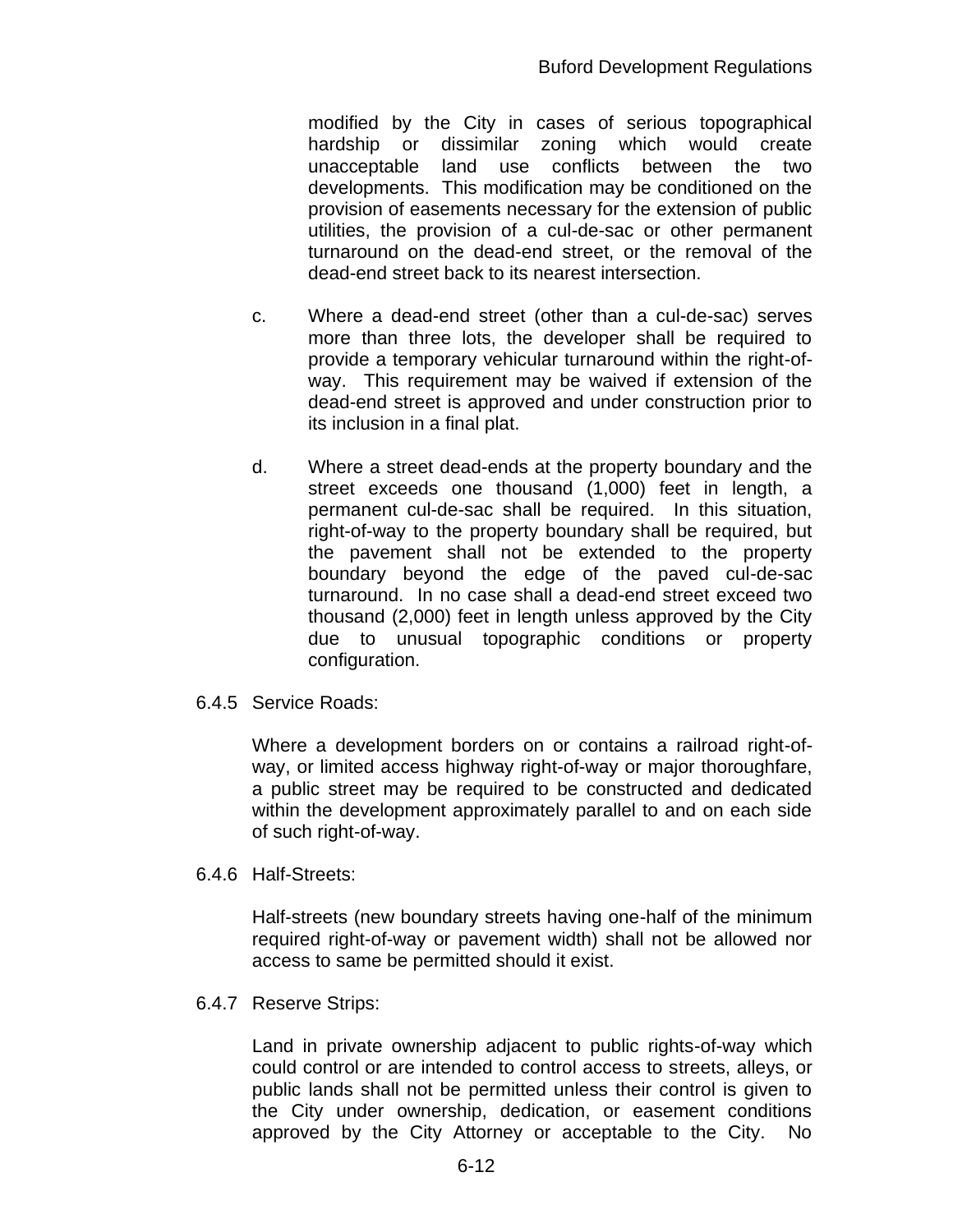development shall be designed so as to deny access to abutting properties.

#### 6.4.8 Alleys:

Alleys shall not be provided except where the subdivider produces evidence satisfactory to the City of the need for same. In the event the City approves a design that proposes alleys, the alley shall be constructed as though it were a local street pursuant to the standards contained in these Regulations.

- 6.4.9 Street Jogs:
	- a. Street jobs shall either directly align or have offset of a minimum of one hundred twenty-five (125) feet for residential subdivision streets and a minimum of two hundred (200) feet for non-residential subdivision streets, as measured between centerlines of said streets.
	- b. All major thoroughfares shall provide offsets as required by the department, where alignment is not desirable or feasible, but in no case be spaced less than six hundred (600) feet apart as measured between centerlines of said streets.

### 6.5 TRAFFIC CONTROL DEVICES

- 6.5.1 Traffic Control Signals:
	- a. Street signs, traffic control signs, and devices such as striping and signalization, shall be provided through payment of fees to the City of Buford or Gwinnett County DOT for the installation thereof.
	- b. A permit is required for installation of City of Buford or Gwinnett County DOT traffic signal. Traffic signal shall be mast arm type.
- 6.5.2 Street Name Signs:

Street name signs shall have a green background with white legends mounted on channeled posts. Alternate post material shall be subject to the review and approval of the City. The posts and signs will be furnished and installed by the City of Buford or Gwinnett County DOT, as applicable at all street intersections. The developer (or homeowners association in the event an alternate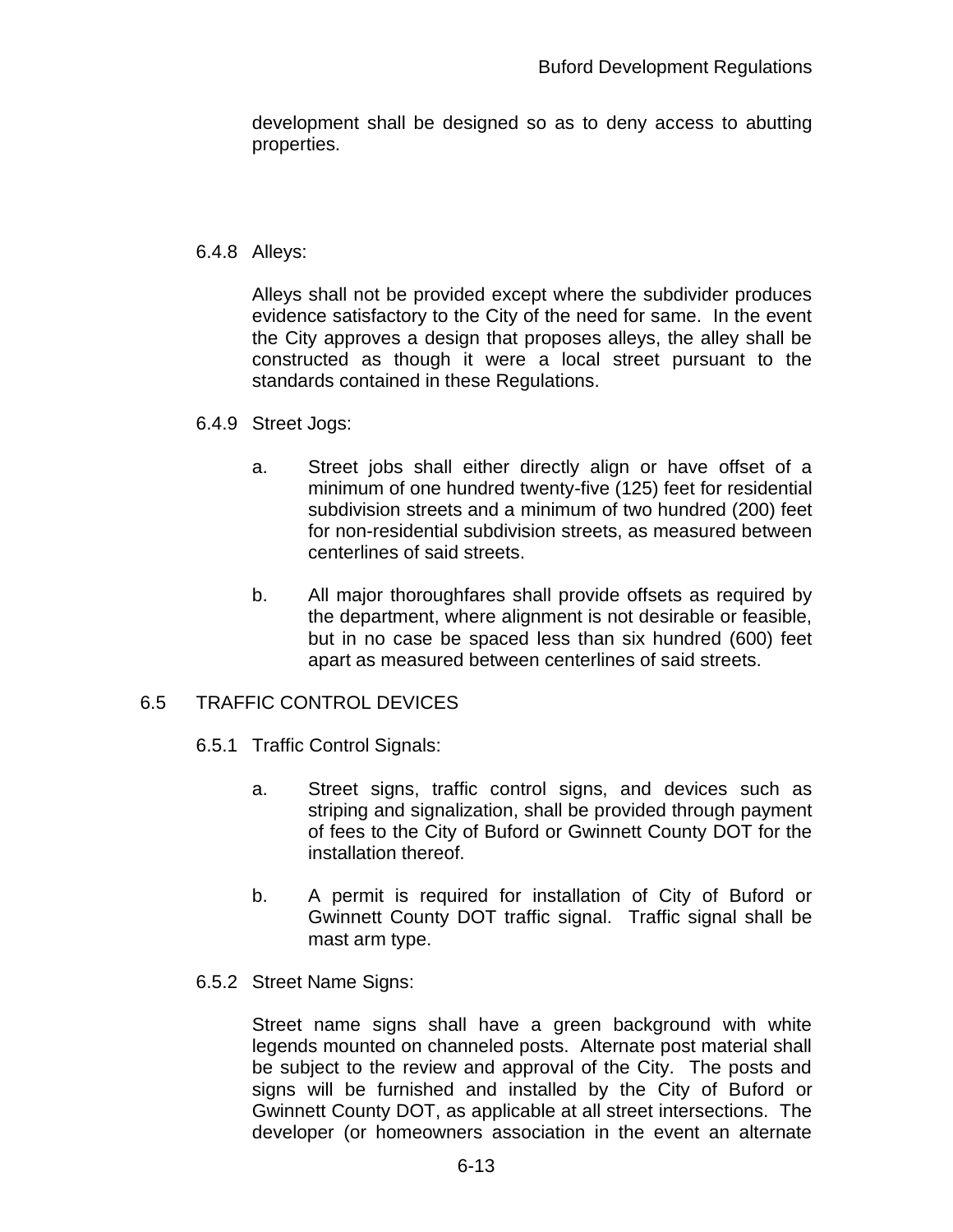signpost is chosen at a later date) shall pay the county's or City's costs.

### 6.5.3 Traffic Signals and Signs:

All traffic signals and signs shall conform to the Manual on Uniform Traffic Control Devices (no decorative traffic control devices will be allowed).

6.5.4 Striping Requirements:

All newly constructed streets having 4 or more lanes (including auxiliary lanes) and existing streets being widened with one or more additional lanes shall be striped or the payment of said striping costs shall be required from the developer by the City prior to the Approval of Development Conformance for the project. Striping shall be accomplished with paint meeting Georgia DOT standards conforming to the Manual on Uniform Traffic Control Devices.

6.5.5 Payment of Fees:

Payment for materials and installation of street name and traffic control signs in new developments shall be required by the City prior to the Approval of Development Conformance.

6.5.6 Street Lights:

Street lights shall be provided by the developer in new subdivisions and developments which propose the construction of a new street to be dedicated to the City or which propose subdivision or development access to existing City, county or state streets. Street lights shall be provided by the developer as required by the City on all developments which propose construction on streets listed in Table 6B, Arterial Streets and Collector Streets, City of Buford Development Regulations.

a. Prior to the approval of a Final Plat, the developer shall submit a copy of the approved Preliminary Plat to the City. The City shall prepare a street light design drawn on the Preliminary Plat based upon the City's street lighting standard, and as approved by the City. The design shall be forwarded to the appropriate power provider and the developer shall pay the appropriate power provider the cost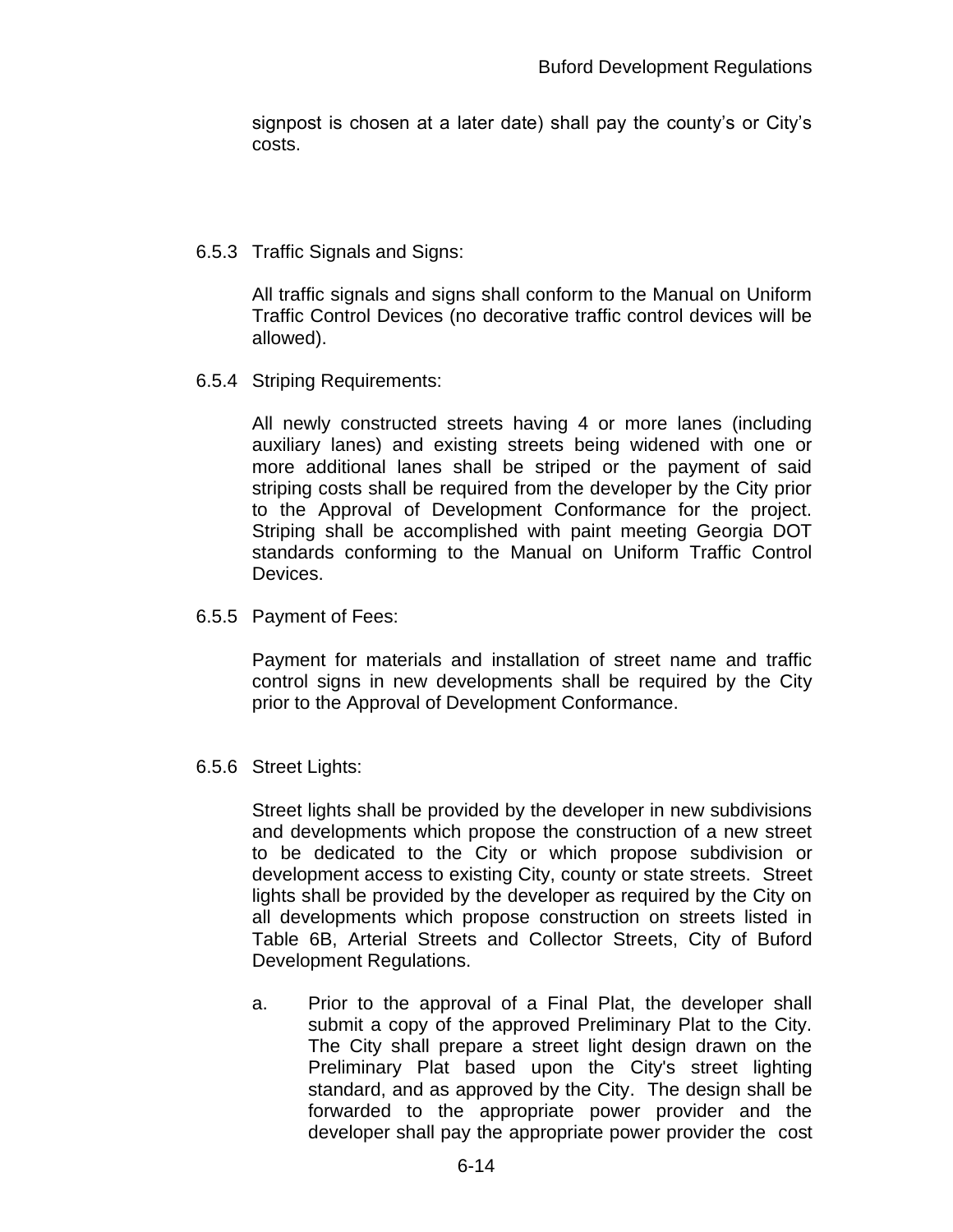for materials and installation. For installations not installed by the City proof of payment to the power provider shall be provided to the City for record.

- b. All fixtures and poles shall meet the requirements of the City and all maintenance shall be the responsibility of the power provider. The City, in addition to other requirements, may require a light to be located at street intersections within or abutting the development.
- c. Street Lighting: Pole shall be black in color, 30-feet in height, round tapered aluminum, and base mounted. Truss arm shall be black in color, and 10 to 15 feet in length, as determined by the roadway width. Fixture shall be a 400 watt high pressure sodium cobra head fixture. Street lights shall be spaced 200-feet linearly along roadway, unless located within the Section 1315, Mall of Georgia Overlay District, Section 1316 Overlay District, or otherwise approved by the City. For lighting in the Mall of Georgia Overlay District (Section 1315), refer to Section 1315.2.1.E for standards and requirements.
- d. Pedestrian Lighting (Residential): Pole shall be black in color, 4-inch round tapered, aluminum, fiberglass, or as specified by the City, direct bury with 16-foot mounting height, unless approved otherwise. Fixture shall be black in color, post top mounted Town & Country style lantern, with 150-watt high-pressure sodium bulb, unless approved otherwise.
- e. Pedestrian Lighting (Commercial): Pole shall be black in color, 4-inch fluted aluminum, with decorative pedestal assembly, base mounted, and subject to compliance with the specifications of Hapco aluminum pole products, unless approved otherwise. Fixture shall be black in color, aluminum body, with prismatic polyacryl refractor globe, and subject to compliance with the specifications of HADCO products, unless approved otherwise. For lighting in the Mall of Georgia Overlay District (Section 1315), refer to Section 1315.2.1.F for standards and requirements.
- f. The City will provide and install all materials for street and pedestrian lighting, and upon completion will be reimbursed by the developer.
- 6.6 SPECIFICATIONS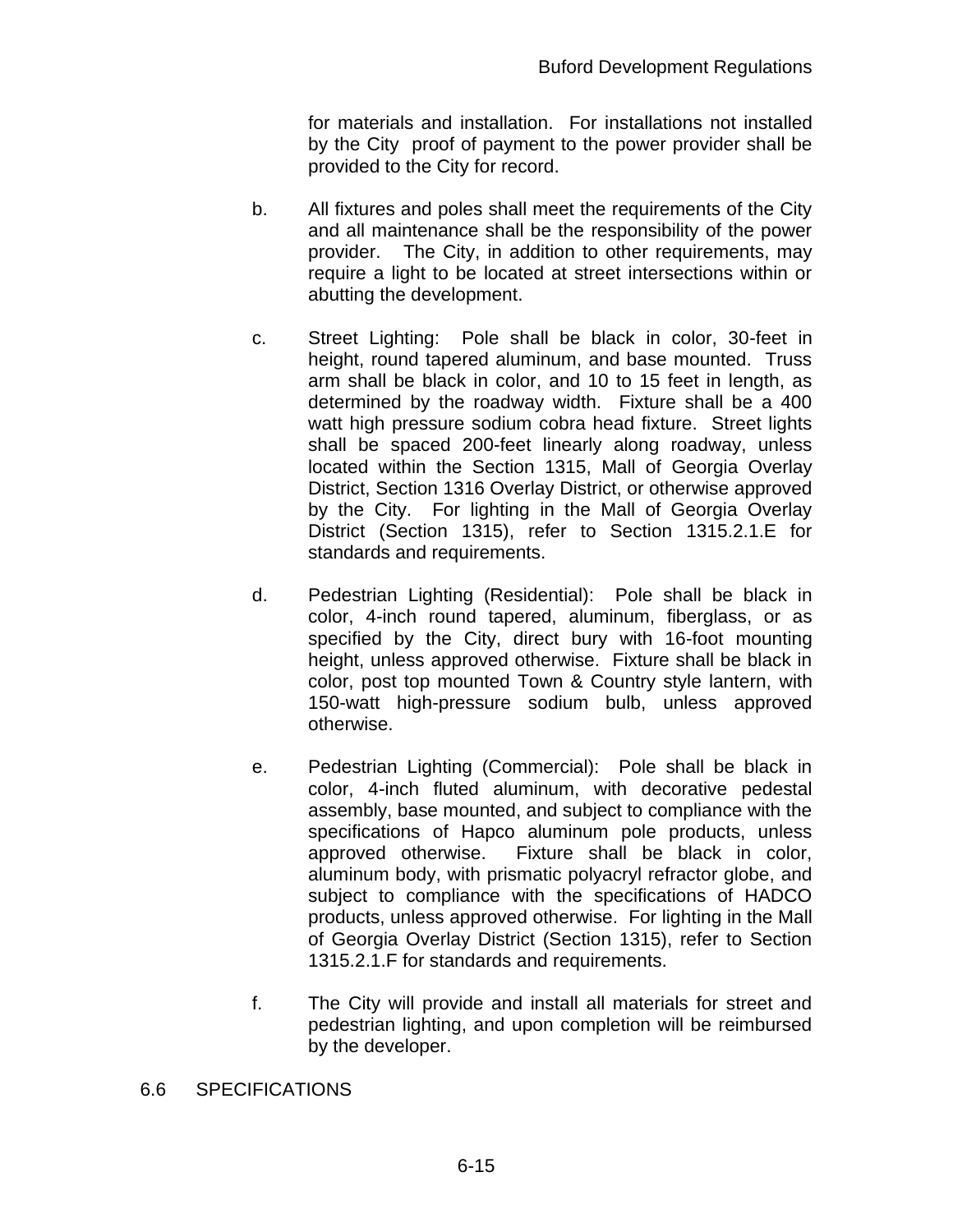Unless otherwise specifically set forth herein, all of the materials, methods of construction, and workmanship for the work covered in reference to street construction shall conform to the latest specifications of the Georgia Department of Transportation (Georgia DOT).

### 6.7 SUBGRADE PREPARATION FOR ALL STREETS

- 6.7.1 Subgrade preparation shall be in accordance with Georgia DOT specifications and these Regulations.
- 6.7.2 If any sections of the subgrade are composed of topsoil, organic, or other unsuitable or unstable material, such material shall be removed and replaced with suitable material and then thoroughly compacted as specified for fill or stabilized with stone or a geotextile or geo-grid.
- 6.7.3 Fill shall be placed in uniform, horizontal layers not more than eight (8) inch thick (loose measurement). Moisture content shall be adjusted as necessary to compact material to ninety-five (95) percent of maximum dry density except for the top twelve (12) inches that shall be compacted to one hundred (100) percent of maximum dry density.
- 6.7.4 After the earthwork has been completed, all storm drainage, water, and sanitary sewer utilities have been installed within the right-ofway as appropriate, and the backfill in all such ditches thoroughly compacted, the subgrade shall be brought to the lines, grades, and typical roadway section shown on the plans.
- 6.7.5 Utility trenches cut in the subgrade shall be backfilled as specified herein. Compaction tests at the rate of one (1) per one hundred and fifty (150) feet of trench shall be provided to verify compaction.
- 6.7.6 The subgrade must pass roll-testing prior to placement of the base material. With the approval of the City, a geo-textile or grid may be used to stabilize a subgrade that does not pass proof-rolling.
- 6.7.7 When the street is to be used for construction traffic before the paving work is completed, a layer of stone (except crusher run) shall be laid as a traffic surface. This material shall not be used as a part of the base material. It may be worked into the subgrade, or it shall be removed before the base course is set up for paving.
- 6.7.8 Provisions shall be made to drain low points in the road construction when the final paving is delayed. A break in the berm section is required when the curbing has not been constructed. After installation, drainage under the curb to side slopes is required, using minimum four (4) inch diameter pipe sections.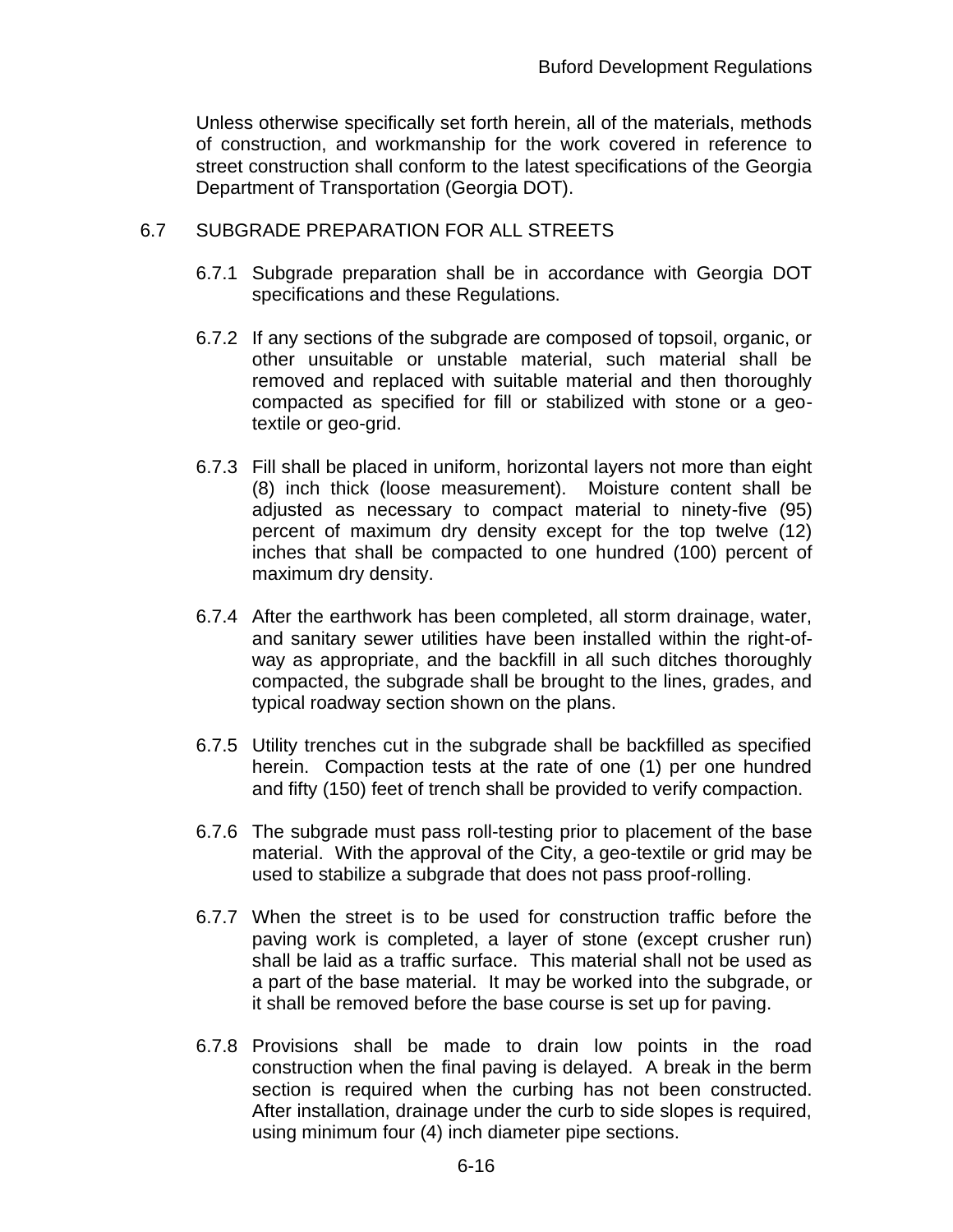## 6.8 ROAD WIDENING

- 6.8.1 For sections wider than four (4) feet, the widening section shall comply with the construction standards for new streets, in accordance with the street's category as shown on the Comprehensive Plan or Table 6B, whichever is greater. The base course must pass roll-testing prior to paving. If a delay in paving is reasonably expected by the developer or the City, the base shall be primed with one quarter (0.25) gallon of R.C. 70 per square yard and cured for seven (7) days before paving. Such improvements shall include public roadway adjacent to individual single-family detached or duplex residence on a buildable lots of record both remodels, with the addition of square footage, and new construction, except as provided in Section 4.1.1. In consideration of safety, the City, at its discretion, may require payments for improvements in lieu of installation by the permittee.
- 6.8.2 For road sections less than four (4) feet wide, eight (8) inches of Class "A" concrete base [six (6) inches on local and minor collector streets] and one and one-half (1½) inches of 12.5 mm Superpave shall be required. Such improvements shall include public roadway adjacent to individual single-family detached or duplex residence on a buildable lot of record, both remodels, with the addition of square footage, and new construction, except as provided in Section 4.1.1. In consideration of safety, the City, at its discretion, may require payments for improvements in lieu of installation by the permittee.

## 6.9 NEW LOCAL AND MINOR COLLECTOR STREETS

- 6.9.1 Local and Minor Collected Streets Within a Residential Subdivision:
	- a. Asphalt Streets: The following types of base materials may be used:
		- (1) Crushed Stone Base:

The base course shall consist of at least six (6) inches of graded aggregate base and shall be extended underneath the curb and gutter. After being thoroughly compacted and brought to proper section two (2) inches of 19 mm Superpave shall be applied. If a delay in paving is expected by the developer or the City, the base shall be primed with one quarter (0.25) gallon of R.C. 70 per square yard the same day it is compacted, and cured for seven (7) days prior to paving. The final one and one-half  $(1\frac{1}{2})$  inch of 9.5 mm or 12.5 mm Superpave wearing course shall be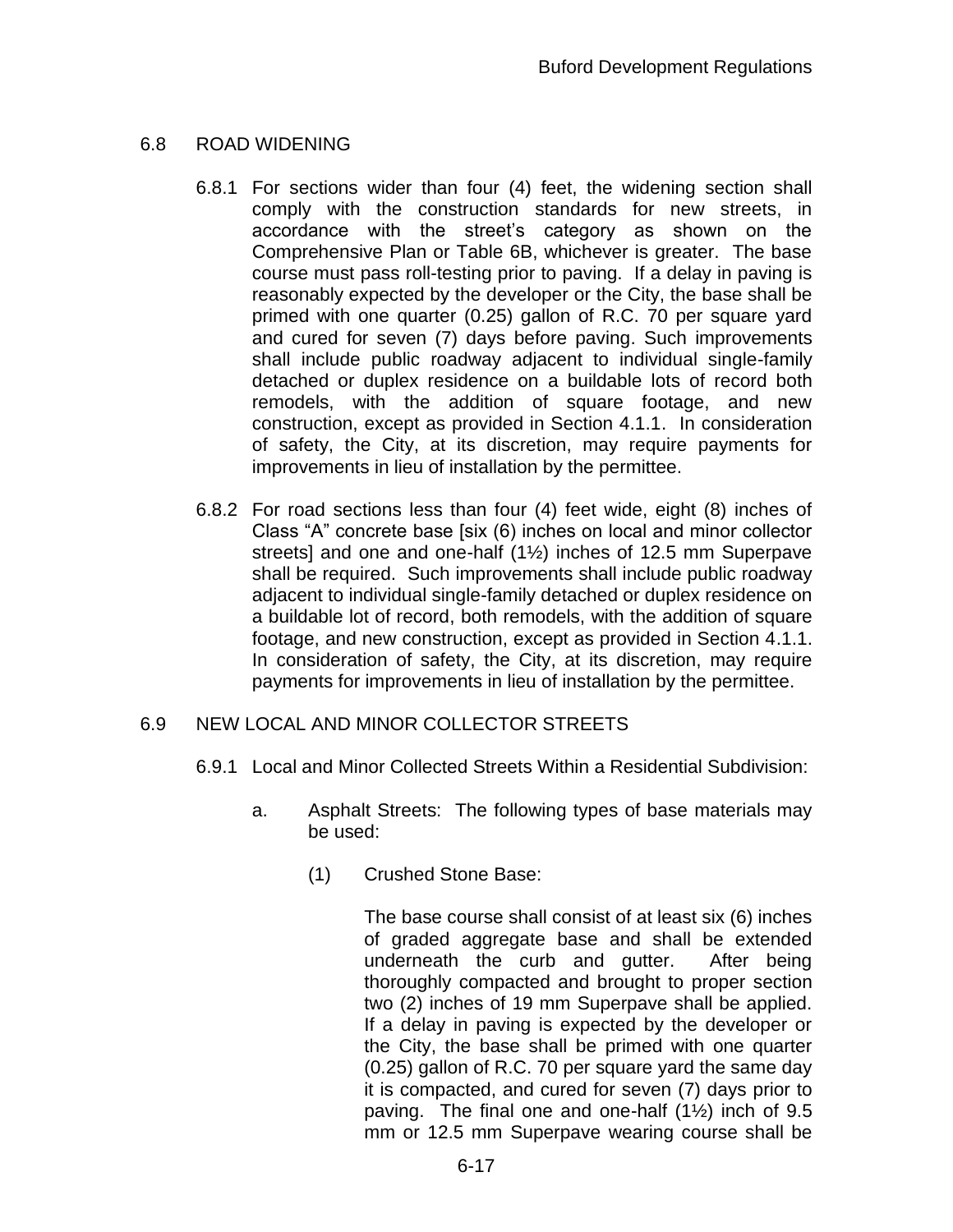applied after ninety (90) percent of the houses on the street have been built, or prior to the end of the maintenance period (but after the  $11<sup>th</sup>$  month), whichever occurs first. Prior to applying wearing course, a tack coat shall be applied to the binder course at a rate of no less than five hundredths (0.05) gallon per square yard. Type of tack shall be approved by the City prior to placement.

6.9.2 Local Residential-Rural Roads:

Where allowed (in the R-140 and the RA-200 zoning districts and upgrading off-site substandard streets), local residential-rural roads do not require curb and gutter. The road base shall be extended one (1) foot beyond the edge of pavement, and the shoulders shall extend eight (8) feet from edge of pavement to a standard ditch section on each side (see Standard Drawings). Otherwise, the roadway shall comply with the standard for new residential subdivision streets, above.

6.9.3 Non-Residential Subdivision or Development Streets:

The following standards shall apply to new local and minor collector streets in non-residential subdivision and other non-residential projects:

- a. Asphalt Streets: The following types of base materials may be used:
	- (1) Crushed Stone Base:

The base course shall consist of at least eight (8) inches of graded aggregate base and shall be extended underneath the curb and gutter. After being thoroughly compacted and brought to proper section, two (2) inches of 19 mm Superpave shall be applied. If a delay in paving is reasonably expected by the developer or the City, the base shall be primed with one quarter (0.25) gallon of R.C. 70 per square yard the same day it is compacted, and cured for seven (7) days prior to paving. The final one and one-half  $(1\frac{1}{2})$ inch of 12.5 mm Superpave wearing course shall be applied after ninety (90) percent of the buildings on the street have been built, or prior to the end of the maintenance period (but after the  $11<sup>th</sup>$  month), whichever occurs first. Prior to applying wearing course, a tack coat shall be applied to the binder course at a rate of no less than five hundredths (0.05)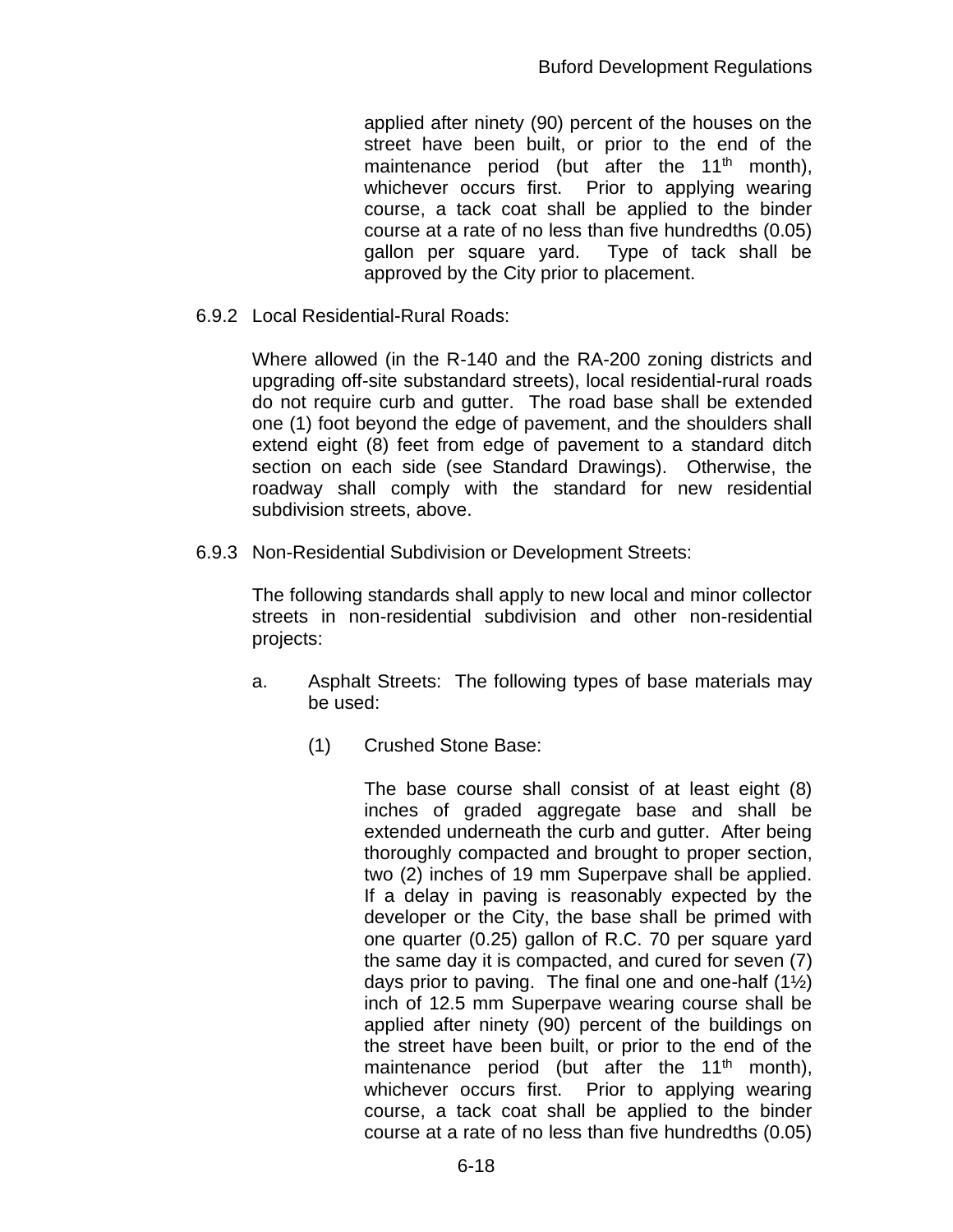gallon per square yard. Type of tack shall be approved by the City prior to placement.

### 6.10 NEW MAJOR THOROUGHFARES

6.10.1 Minor collectors abutting a residential or non-residential project and major thoroughfares shall be constructed in accordance with designs prepared by Gwinnett County or Georgia DOT, or, if no design has been prepared, to the following standards:

## TABLE 6-C

## CONSTRUCTION STANDARDS FOR MAJOR THOROUGHFARES

| <b>CONSTRUCTION STANDARDS FOR MAJOR THOROUGHFARES</b> |                           |                                  |                                  |                             |                            |  |  |  |
|-------------------------------------------------------|---------------------------|----------------------------------|----------------------------------|-----------------------------|----------------------------|--|--|--|
| <b>STREET CATEGORY</b>                                | <b>BASE</b><br><b>GAB</b> | <b>25 MM</b><br><b>SUPERPAVE</b> | <b>19 MM</b><br><b>SUPERPAVE</b> | 12.5 MM<br><b>SUPERPAVE</b> | 9.5 MM<br><b>SUPERPAVE</b> |  |  |  |
|                                                       |                           |                                  |                                  |                             |                            |  |  |  |
| <b>Principal Arterial</b>                             | 12 in.                    | 4 in.                            | 3 in.                            | $1.5$ in.                   |                            |  |  |  |
| <b>Major Arterial</b>                                 | 10 in.                    | 4 in.                            | 2 in.                            | $1.5$ in.                   |                            |  |  |  |
| <b>Minor Arterial</b>                                 | 10 in.                    | 4 in.                            | $2$ in.                          | $1.5$ in.                   |                            |  |  |  |
| <b>Major Collector</b>                                | 10 in.                    | 4 in.                            | $2$ in.                          | $1.5$ in.                   |                            |  |  |  |
| <b>Minor Collector</b>                                | 8 in.                     |                                  | 4 in.                            |                             | $1.5$ in.                  |  |  |  |

### 6.11 CURB AND GUTTER

- 6.11.1 Any industrial or commercial development shall have curbing and drainage throughout the project. All new streets or street widening sections shall be provided with curb and gutter except in residential subdivision zoned R- 140 or RA-200, where swale ditches may be provided in lieu of curbing. All gutters shall drain smoothly with no areas of ponding.
- 6.11.2 Public Right-of-way Residential Curbing:
	- a. Concrete shall be Class "A" (as defined by Georgia DOT) and have a minimum strength of three thousand (3,000) PSI at twenty-eight (28) days.
	- b. Typical minimum section shall be 6 inch x 24 inch x 12 inch vertical curb.
	- c. Graded aggregate base is required under all curbing.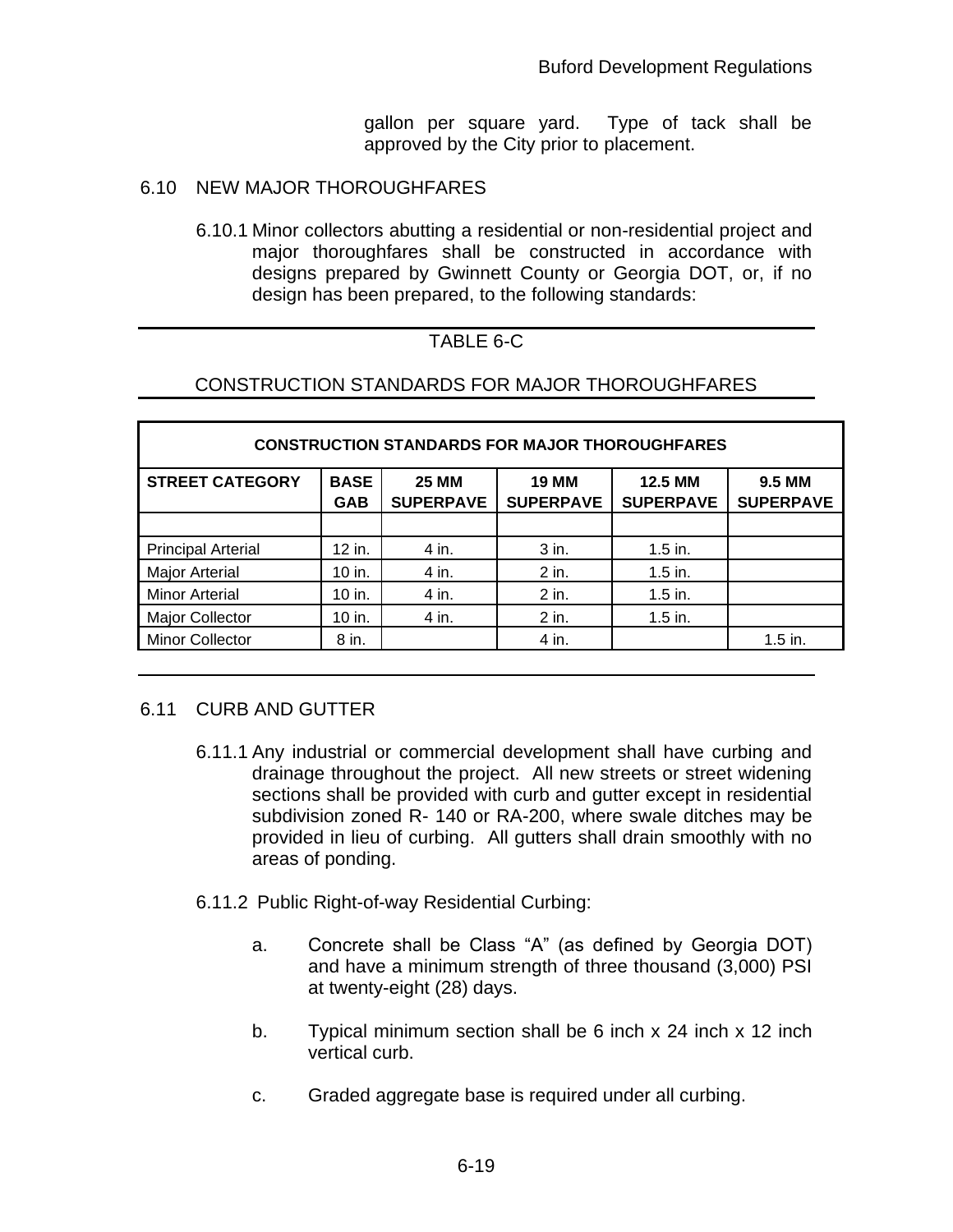- 6.11.3 Public Right-of-way Industrial or Commercial Curbing:
	- a. Concrete shall be Class "A" (as defined by Georgia DOT) and have a minimum strength of three thousand (3,000) PSI at twenty-eight (28) days.
	- b. Typical section shall be 8 inch x 30 inch x 14 inch vertical curb.
	- c. Graded aggregate base is required under all curbing.
- 6.11.4 Public Right-of-Way Principal Arterial and Major Arterial Curbing:
	- a. Concrete shall be Class "A" (as defined by Georgia DOT) and have a minimum strength of three thousand (3,000) PSI at twenty-eight (28) days.
	- b. Typical section shall be 8 inch x 30 inch x 14 inch vertical curb.
	- c. Graded aggregate base is required under all curbing.
- 6.11.5. Curbing not in Public Right-of-way:
	- a. Concrete shall be Class "A" (as defined by Georgia DOT) and have a minimum strength of three thousand (3,000) PSI at twenty-eight (28) days.
	- d. At the option of the developer, typical section may be either 8 inch x 30 inch x 14 inch or 8 inch x 24 inch x 14 inch vertical curb in industrial, commercial or multi-family projects. At the option of the developer, typical section may be either 6 inch x 30 inch x 12 inch or 6 inch x 24 inch x 12 inch vertical curb in detached single-family projects.
	- e. Graded aggregate base is required under all curbing.
- 6.11.6 Construction Methods:
	- a. Curb and gutter shall be set true to line and grade, horizontal be field staked, and finished to the section shown on the plans. Along the widening section of a road that the Public Works Department has identified for re-surfacing within one (1) year of the construction, the grade of the new gutter shall be placed one (1) inch above widening pavement grade in areas where drainage will not be adversely affected.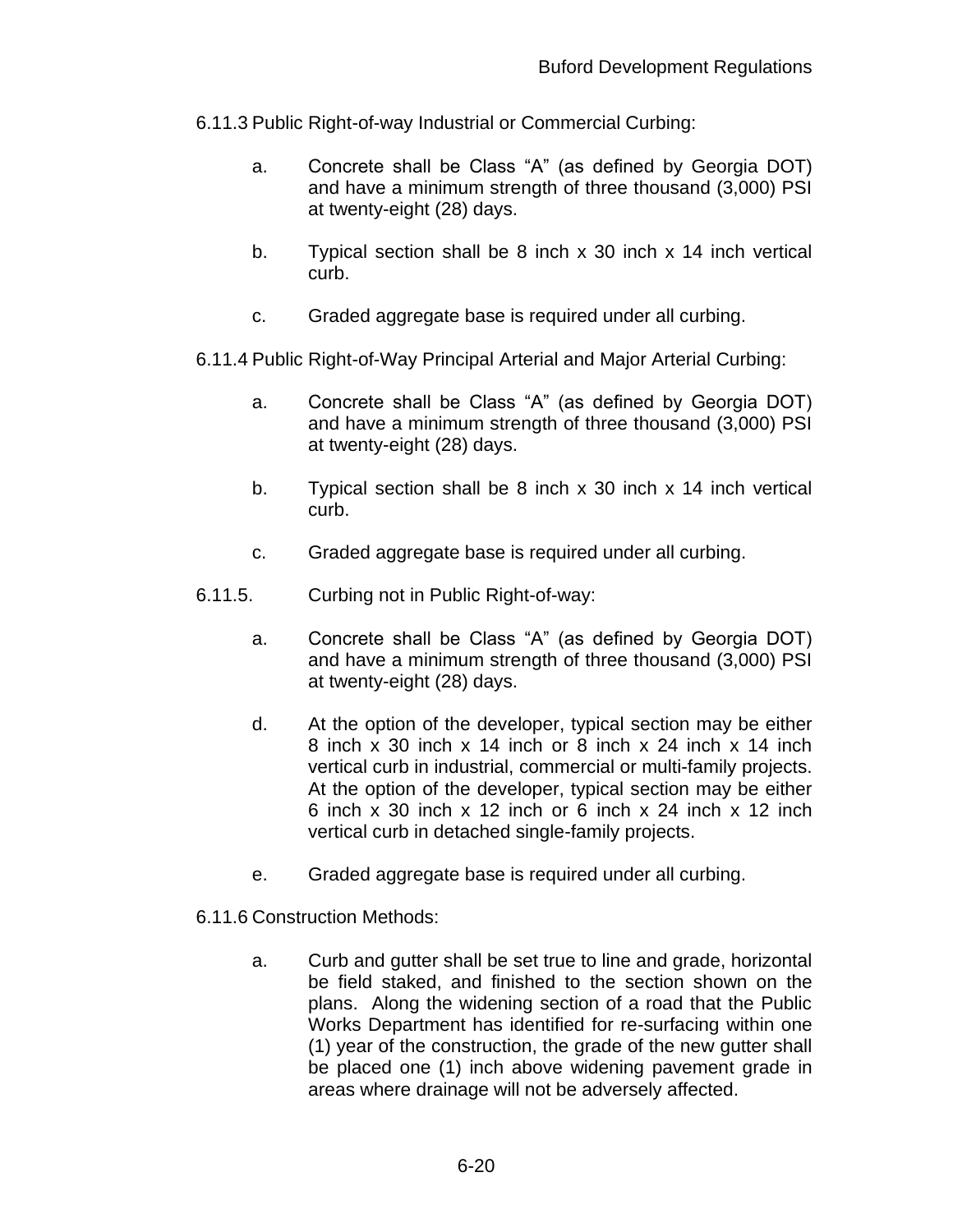- b. Line and grade shall be set by developer's engineer or surveyor on grades less than two (2) percent and over twelve (12) percent, and within one hundred (100) feet in both directions from all low points.
- c. One-half (½) inch expansion joints or pre-molded bituminous expansion joint material shall be provided at all structures and radius points and at intervals not to exceed two hundred and fifty (250) feet in the remainder of the curb and gutter.
- d. Inferior workmanship or unprofessional construction methods resulting in unacceptable curb and gutter will be cause for rejection of the finished work.
- e. Disturbed areas along all curbing shall be backfilled, stabilized, and grassed.
- f. Graded aggregate base shall extend beyond the edge of pavement and under the full width of curb and gutter. Minimum thickness of GAB under curb and gutter shall be three (3) inches.

#### 6.12 UNDERGROUND UTILITIES:

- 6.12.1 All water and sanitary sewer utilities and storm drain facilities within the curbs shall be installed and the ditches backfilled and thoroughly compacted before any pavement or base is installed. All utility lines shall be located underground. Aerial sewer as approved by the City's engineer.
- 6.12.2 Once the base has been placed, all further installation of utilities under the roadway shall be bored or otherwise comply with Section 7.5. Street Cuts.
- 6.12.3 All utility manholes and valve boxes shall be brought flush to the finish grade within the roadway section.
- 6.12.4 All utility locations shall adhere to the details found in the Standard Drawings.

#### 6.13 SIDEWALKS:

6.13.1 Where Required: